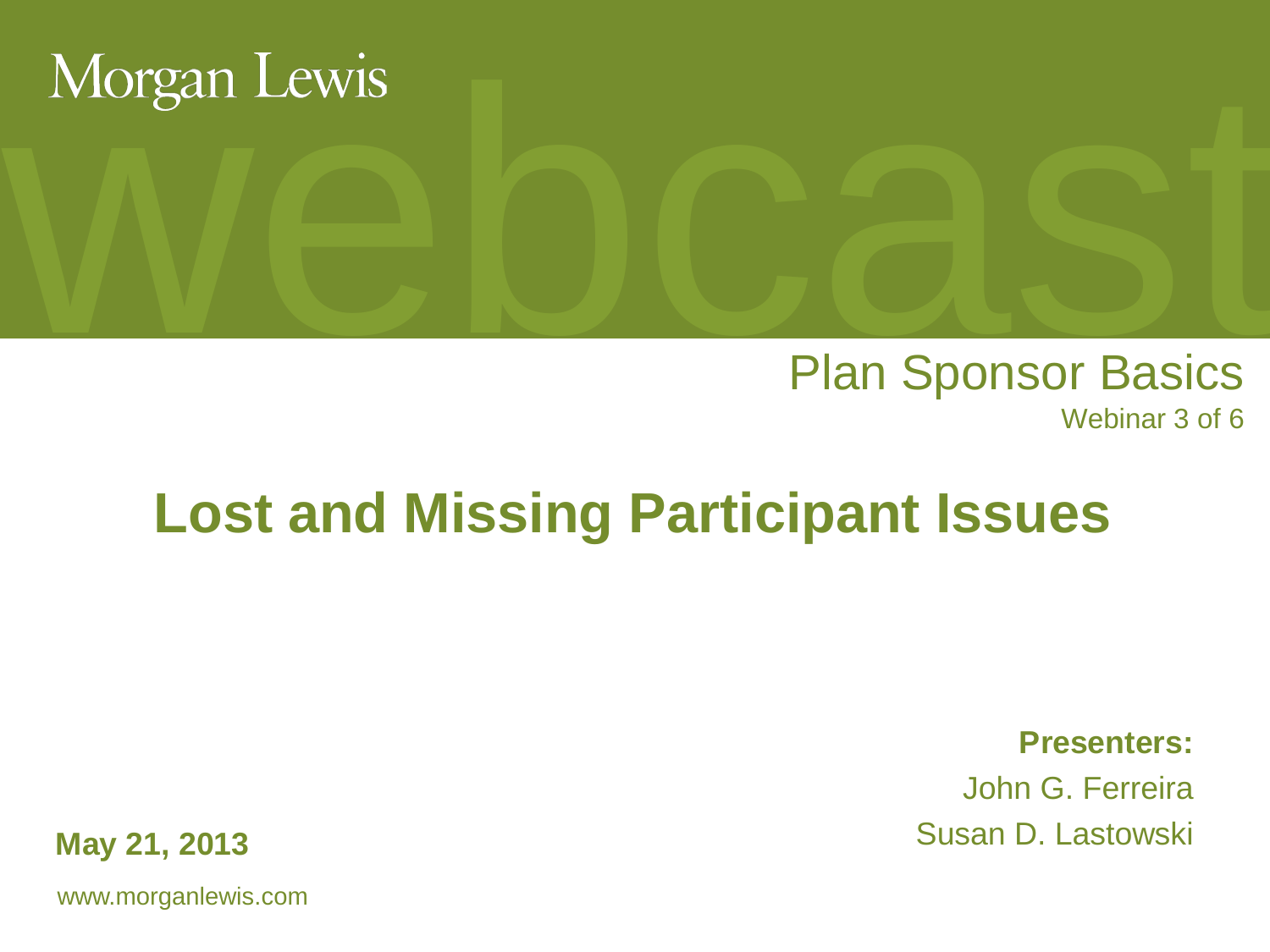# Three Types of Participants

- This webinar will address three types of participants:
	- Lost participants;
	- Recalcitrant participants; and
	- Participants who have been paid but have uncashed checks.
- Each group is distinct, although participants with uncashed checks are often lost participants.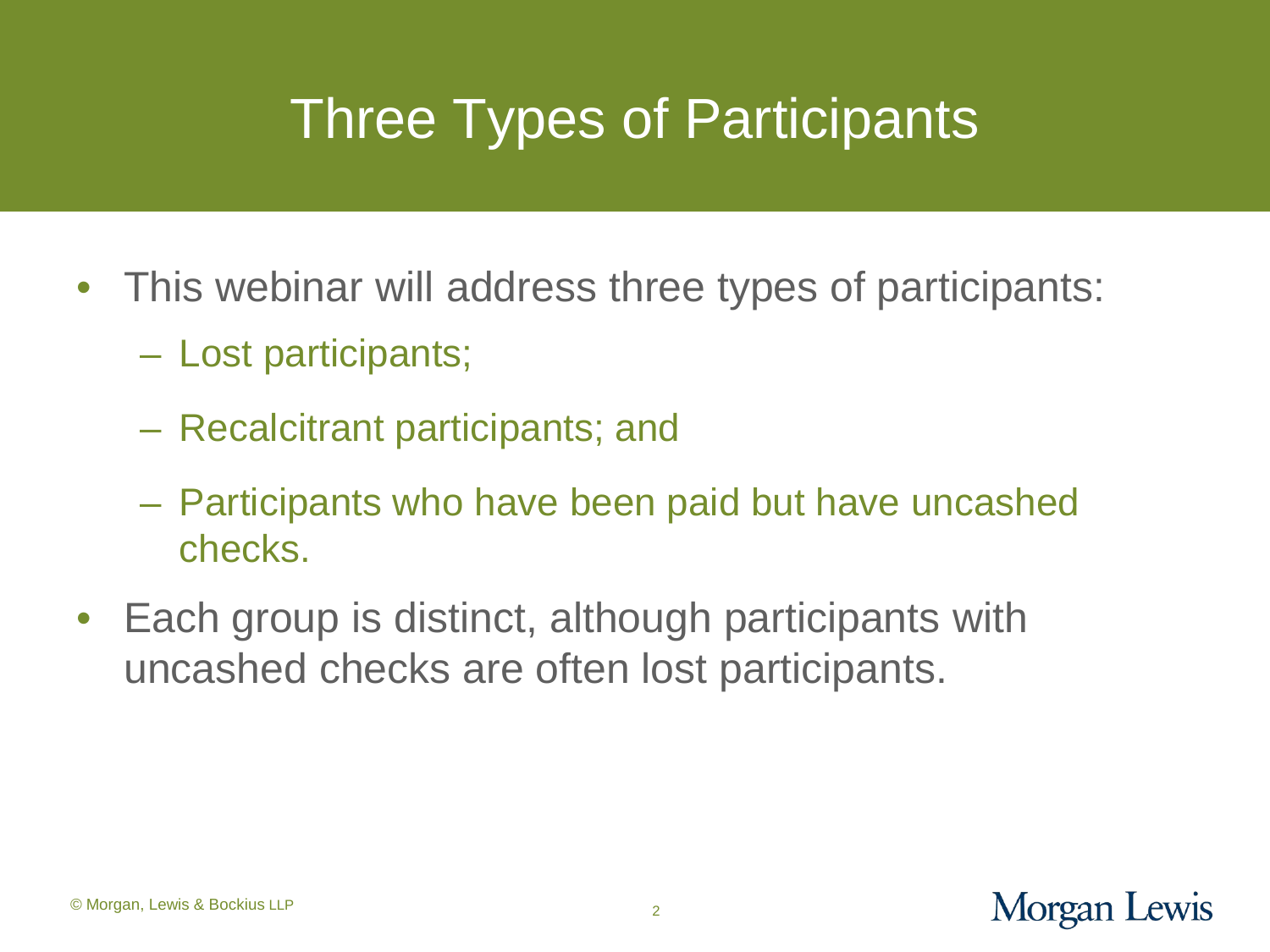## Fiduciary Responsibility

- Fiduciary responsibility under ERISA
	- Plan fiduciaries have a responsibility to pay benefits when due and to operate the plan for the exclusive benefit of participants and their beneficiaries. This responsibility includes taking steps to locate participants and taking reasonable steps to ensure payment of benefits.
	- Reasonable standard applies. Plan fiduciary cannot ensure that payment is received.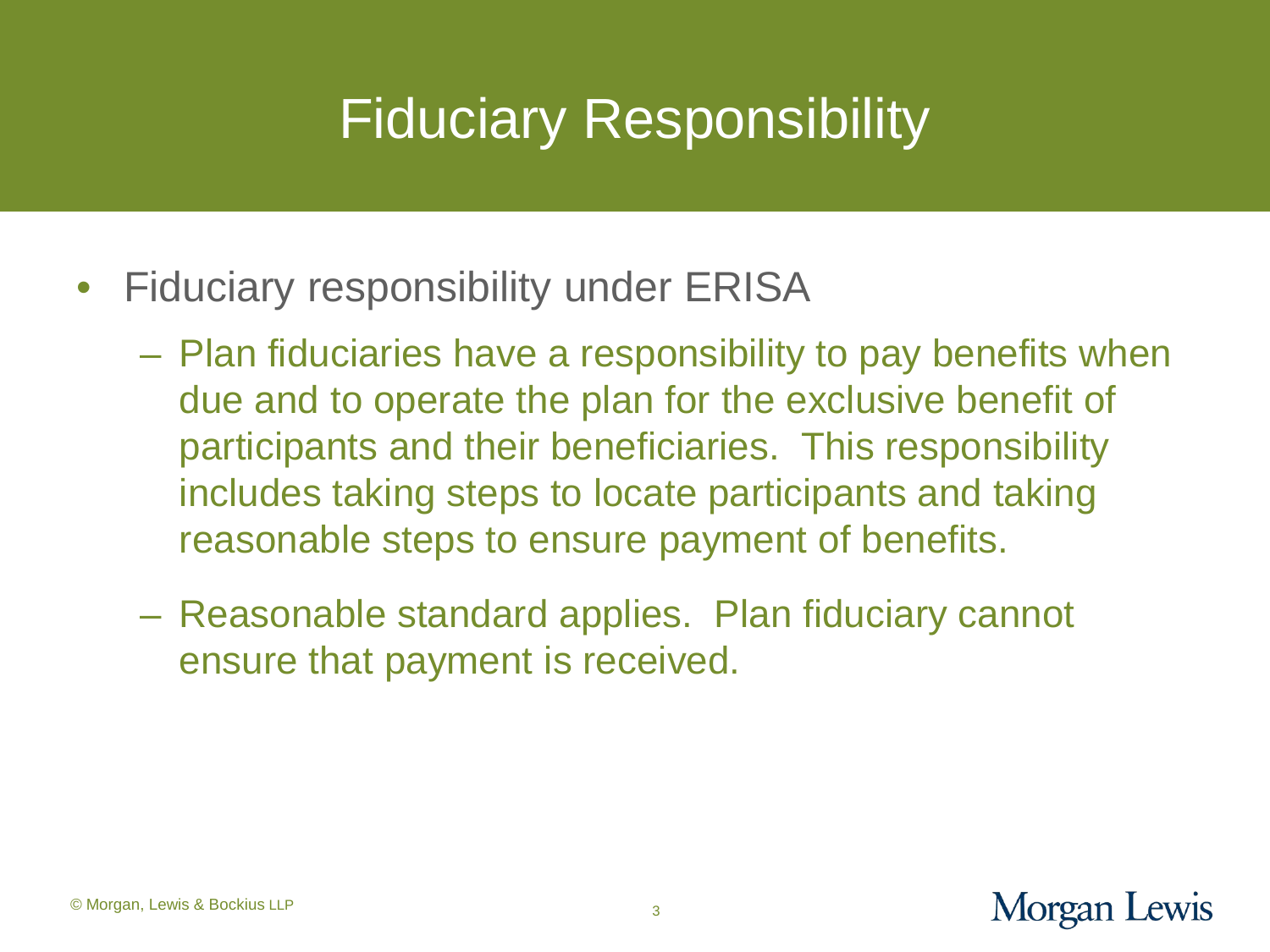#### Nonforfeitable Benefits

- IRS requires certain benefits to be nonforfeitable.
- Nonforfeitable right cannot be extinguished by subsequent event.
	- Benefits payable to a participant who is lost cannot be "permanently" forfeited if participant resurfaces.
	- Benefits must be reinstated either through the forfeiture account in a plan or through additional contributions by the sponsor if necessary to reinstate the benefits.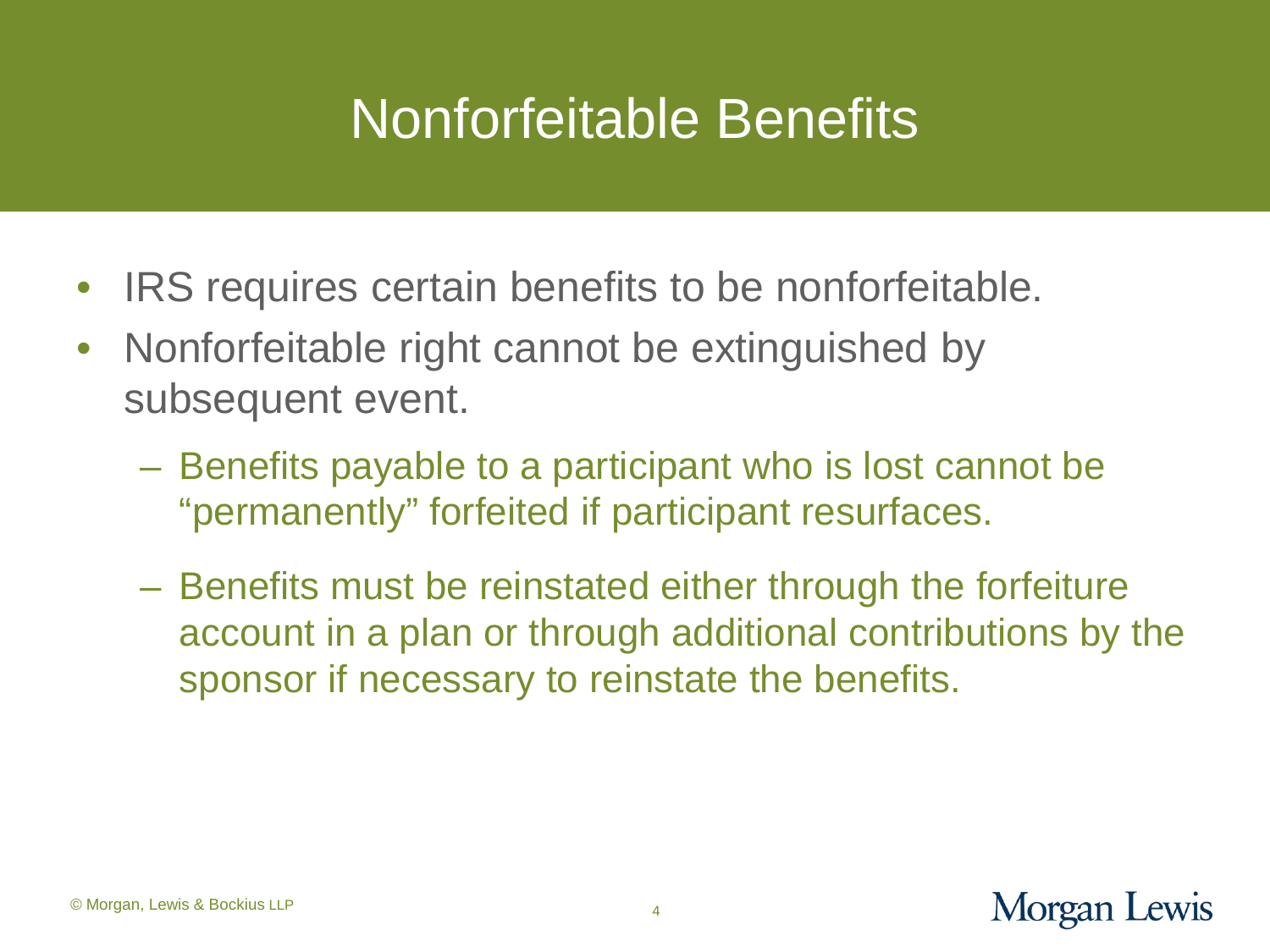## Lost Participants

- Who is a lost participant?
	- A participant for whom no valid address exists;
	- A participant for whom the plan sponsor has conducted a diligent search;
	- A participant for whom a benefit remains payable from the plan.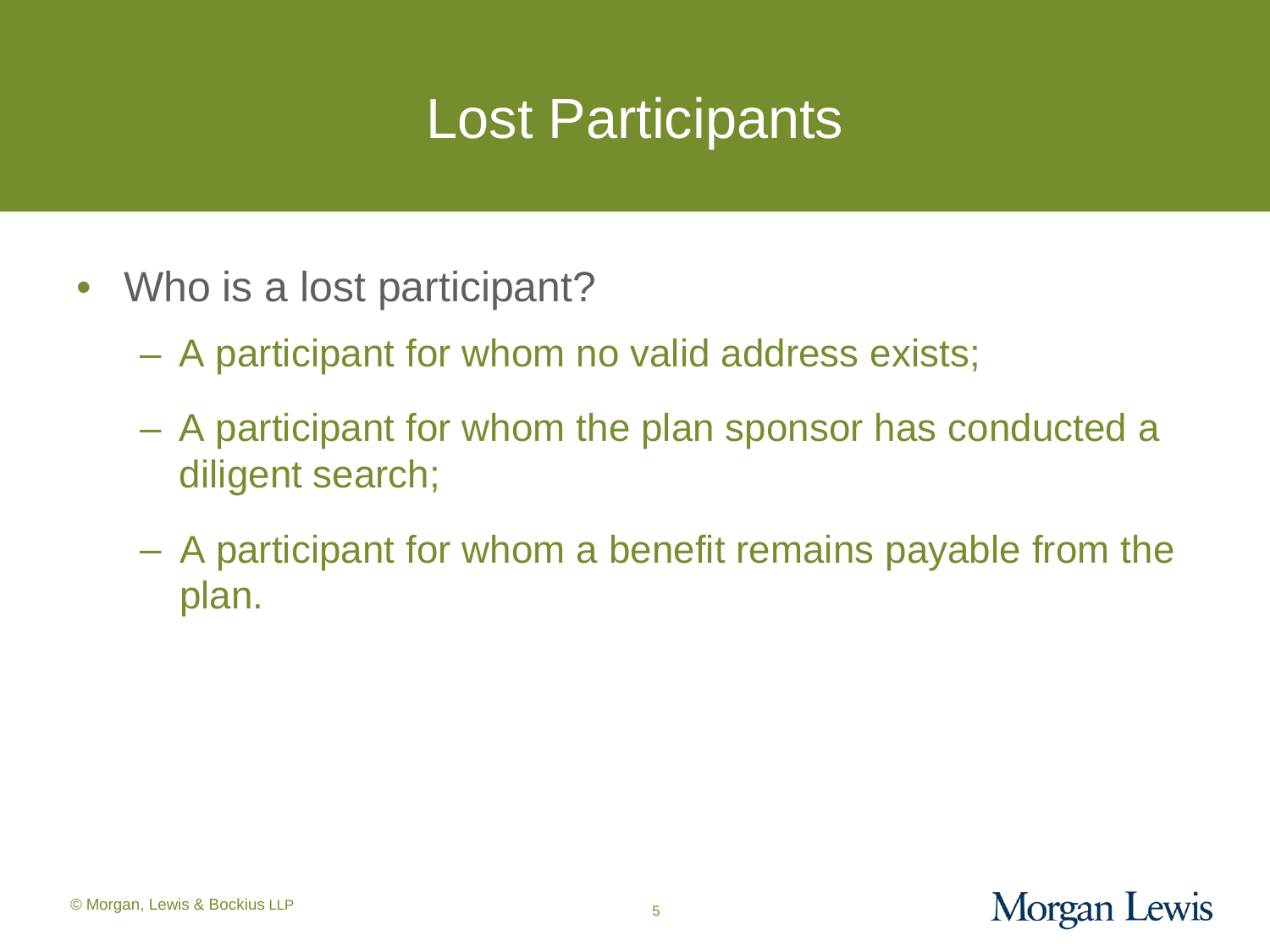### Lost Participants (continued)

- Lost participants can be identified when amounts are payable from the plan and when required notices are sent, e.g., SAR, Annual Funding Notice.
- Sending annual or periodic notices to a participant's last known address is sufficient.
- No requirement that a search be conducted to obtain new address to forward notices to.
- SPD should make clear that participants are responsible for keeping their addresses updated and that they may lose benefits if they don't.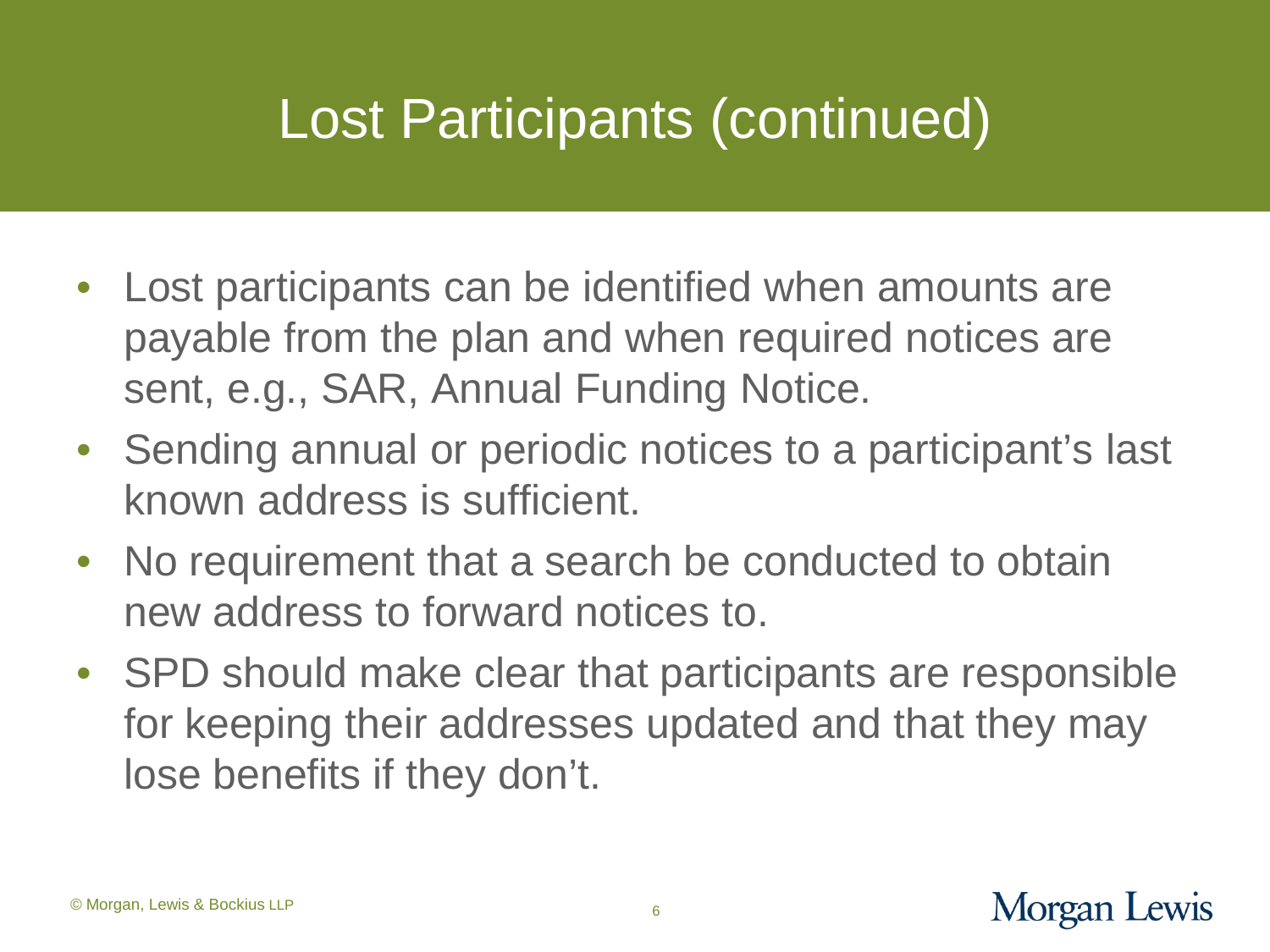### Lost Participants (continued)

- Differentiate notices from when benefit payment is due.
- Searches should only be mandated when payment is actually required.
- However, rather than wait until a benefit is payable, when notices are returned to the plan sponsor as undeliverable, it may be advisable to initiate a search at that time.
- The more time that elapses between the first evidence of a lost participant and the date a benefit must be paid, the greater the chance of not finding the participant.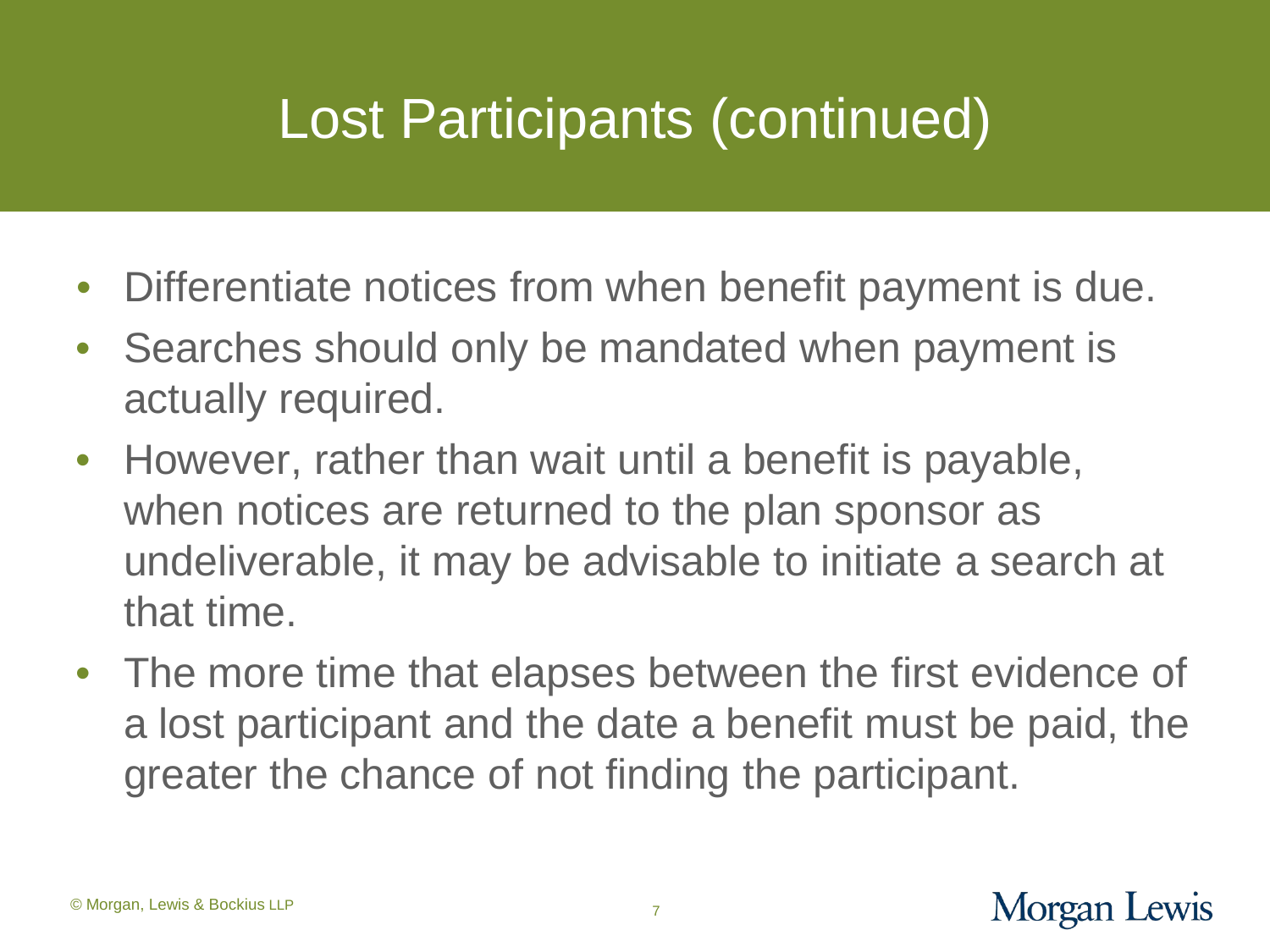# Lost Participants: Searching Methods

- DOL in FAB 2004-02 made it clear that a fiduciary has not discharged his/her obligation to locate a lost participant unless and until all of the following actions are taken:
	- Use of certified mail
	- Check of related plan records
	- Checking with designated plan beneficiary
	- Use of letter-forwarding service
	- Use of other search options, e.g., Internet or private search firm.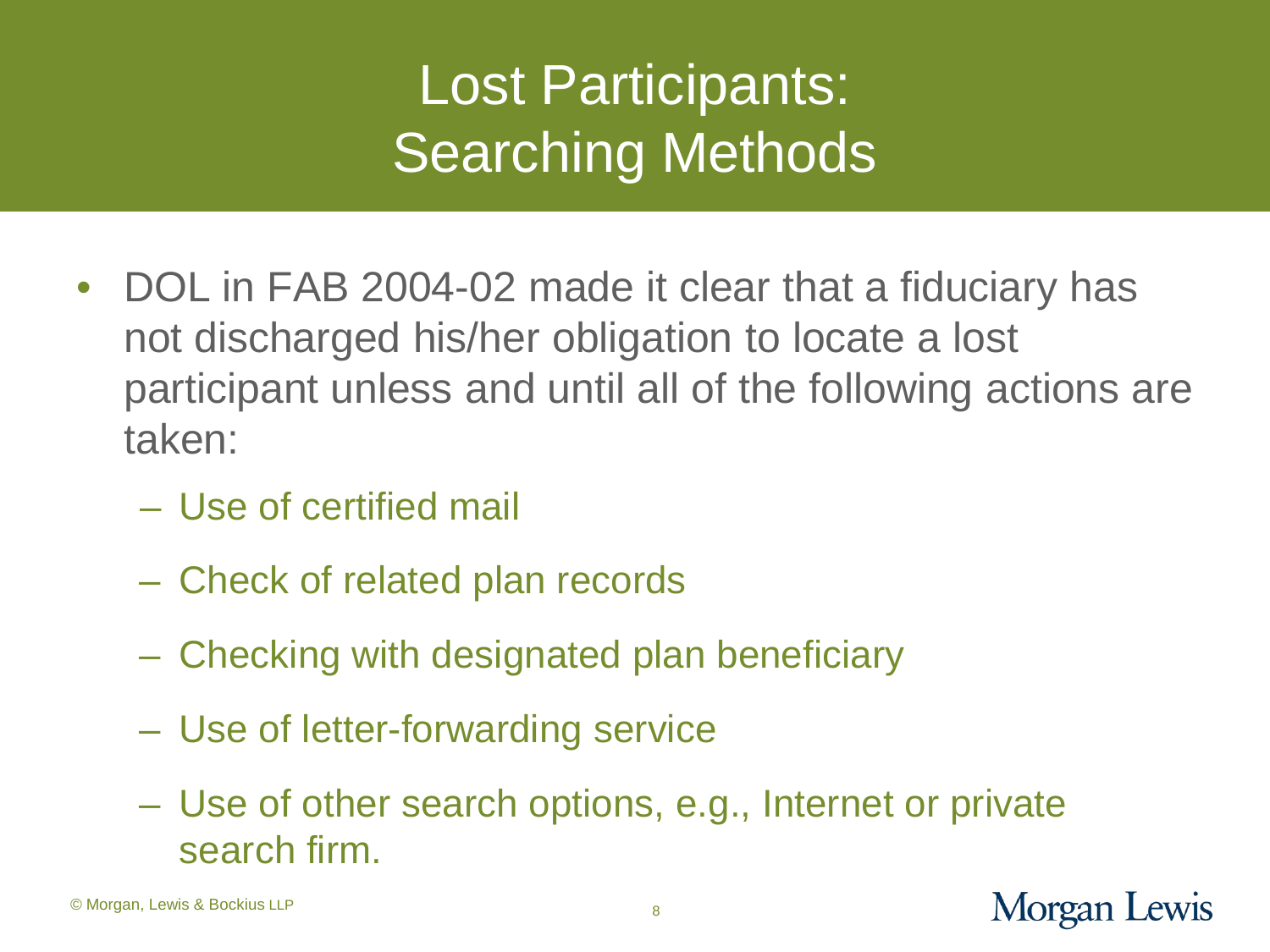# Lost Participants: Searching Methods (continued)

- IRS's letter-forwarding service is no longer in existence.
- Social Security has a letter-forwarding service, but its fee has increased to \$35 per forwarded letter.
- Most companies use a private search firm and perform periodic updates to participant data.
- Despite use of search methods, there will be times when fiduciaries cannot locate participants.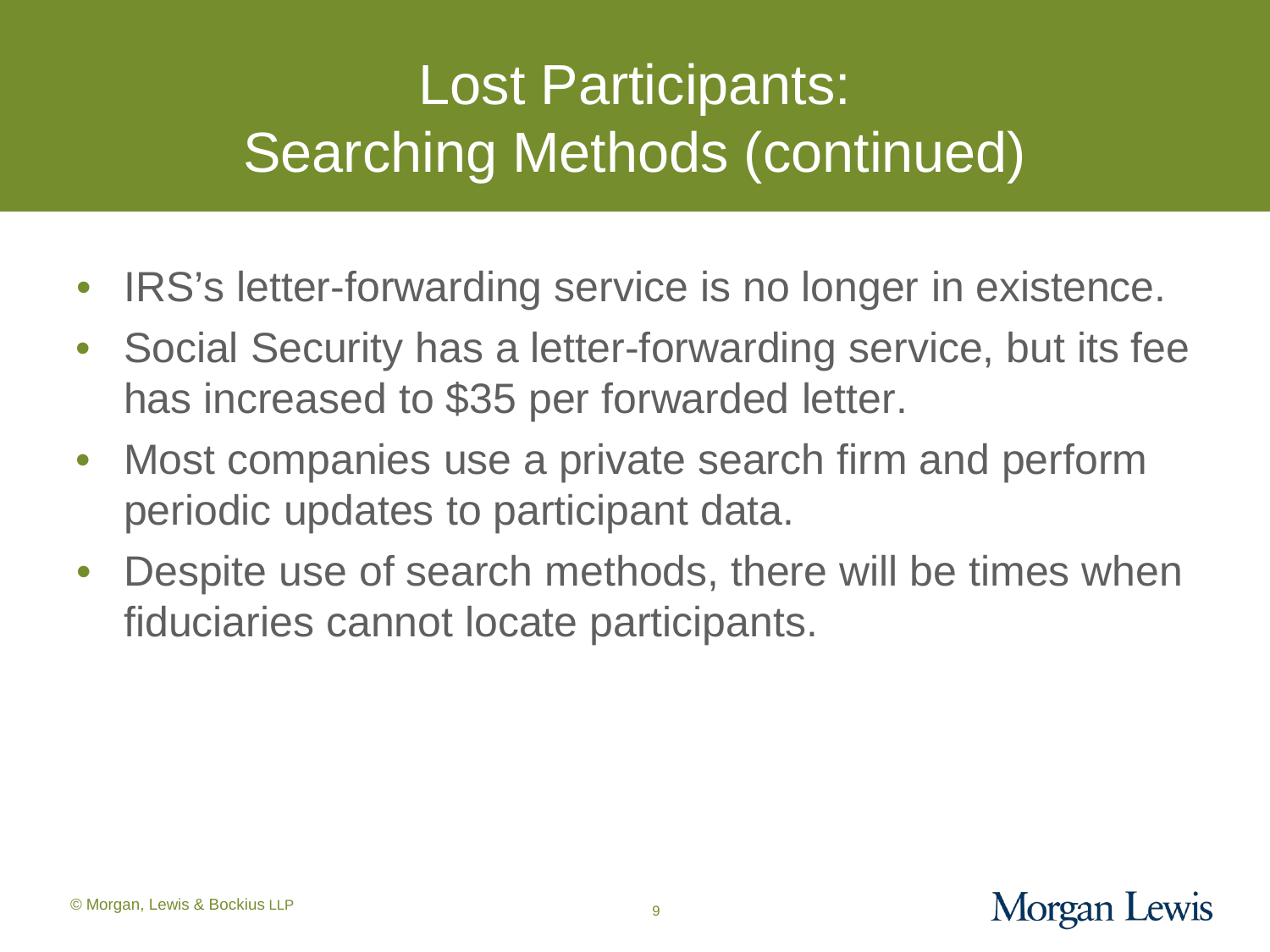# Lost Participants: Payment Situations

- Lost participant payment situations
	- Plan termination and distribution must be made
	- Participant's benefit is less than cashout threshold in plan and needs to be distributed, e.g., less than \$1,000
	- Participant has reached mandated distribution date either normal retirement date or age 70 1/2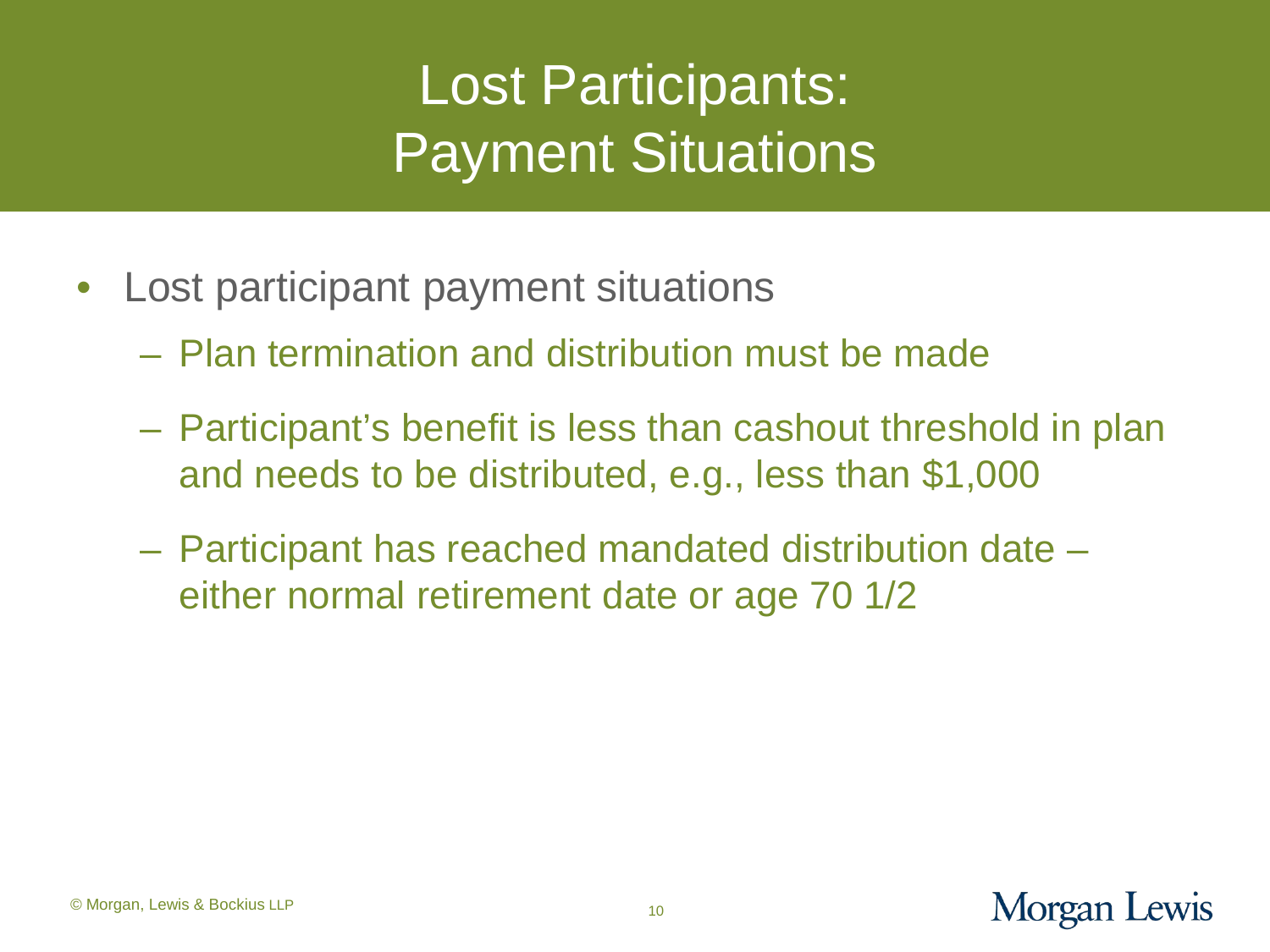# Lost Participants: Plan Termination

- Plan Termination Distributions:
	- Defined Contribution (DC) Plan
		- If plan sponsor maintains another DC plan in a controlled group it must transfer account balance of a lost participant to other plan
		- If no other plan is maintained in controlled group, then plan sponsor should (in order of DOL preference) initiate a rollover, set up an account in a federally insured interestbearing bank account, or consider escheating to state
		- In all cases, distribution of the account balance triggers withholding and a 1099-R
		- Can't do 100% withholding

#### Morgan Lewis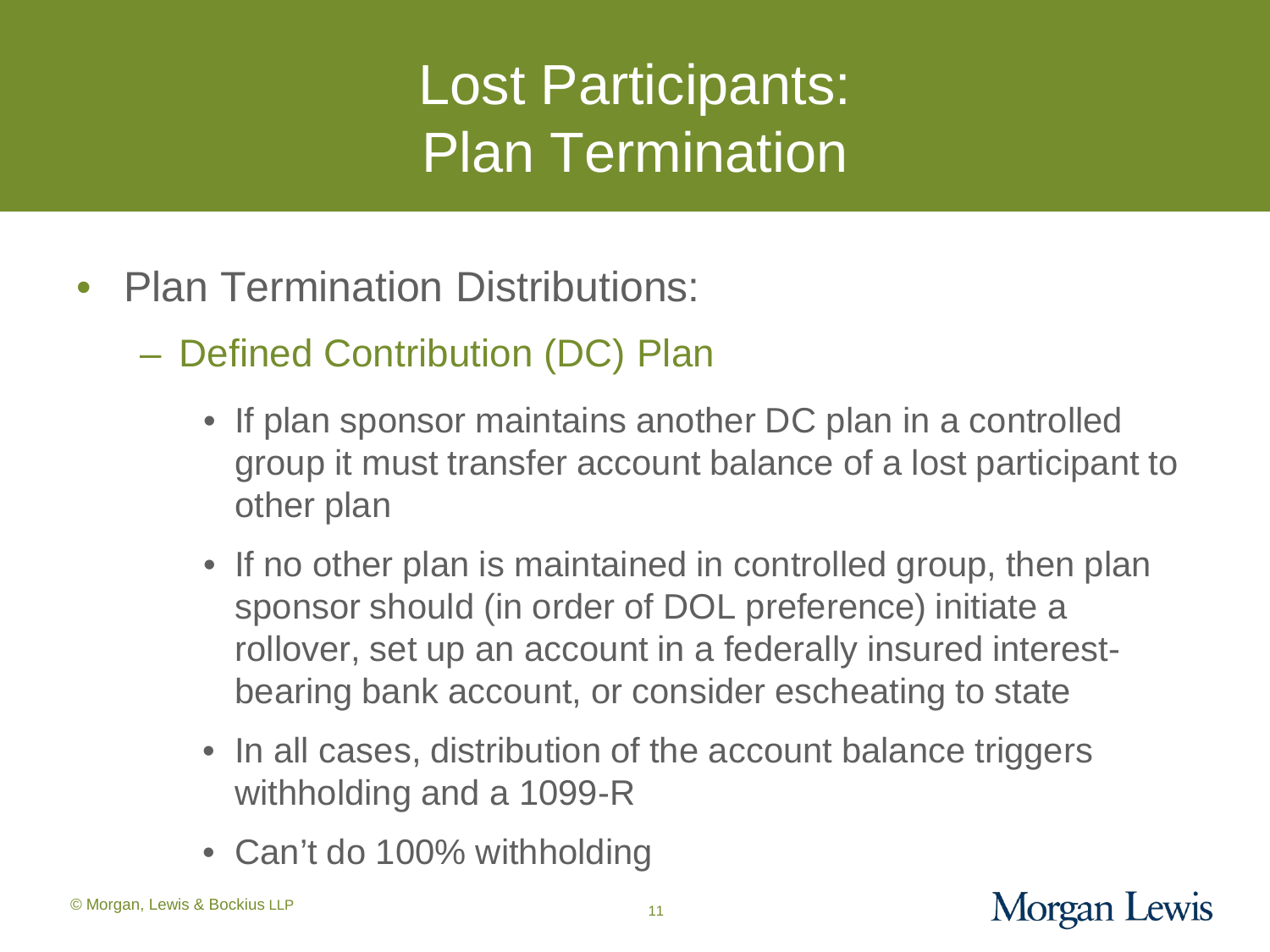# Lost Participants: Taxable Event

- A participant is taxable on the distribution even if he/she did not receive the payment
- It is important not to send payments to lost participants without prior verification of address, though it may be unavoidable in some instances
- A participant may claim at a later date, if he/she is located, that he/she never received the check and ask to undo prior tax reporting, but that is difficult to do and impossible if closed year
- It is advisable to maintain a permanent check register or bank payment record to verify whether checks were ever cashed

#### Morgan Lewis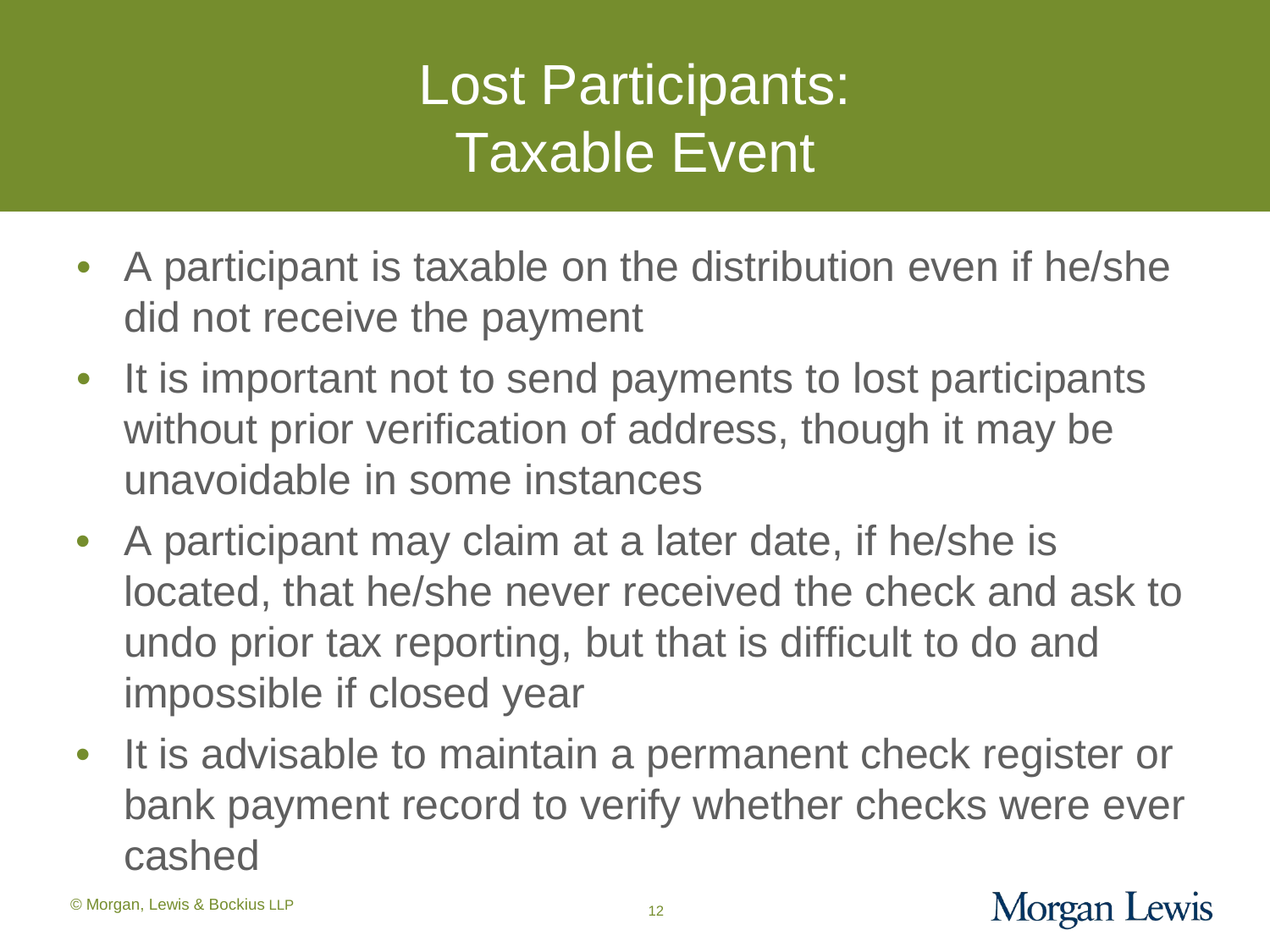# Lost Participants: Plan Termination

- Defined Benefit Plan Termination
	- PBGC missing participant program will take benefits of missing participants.
	- Withholding should not be applied in this instance and no 1099-R issued.
	- PBGC or insurer will issue 1099-R and withhold taxes when distribution occurs.
	- Unclear if PBGC will take cashout amounts. If not, it is reasonable to follow DC approach.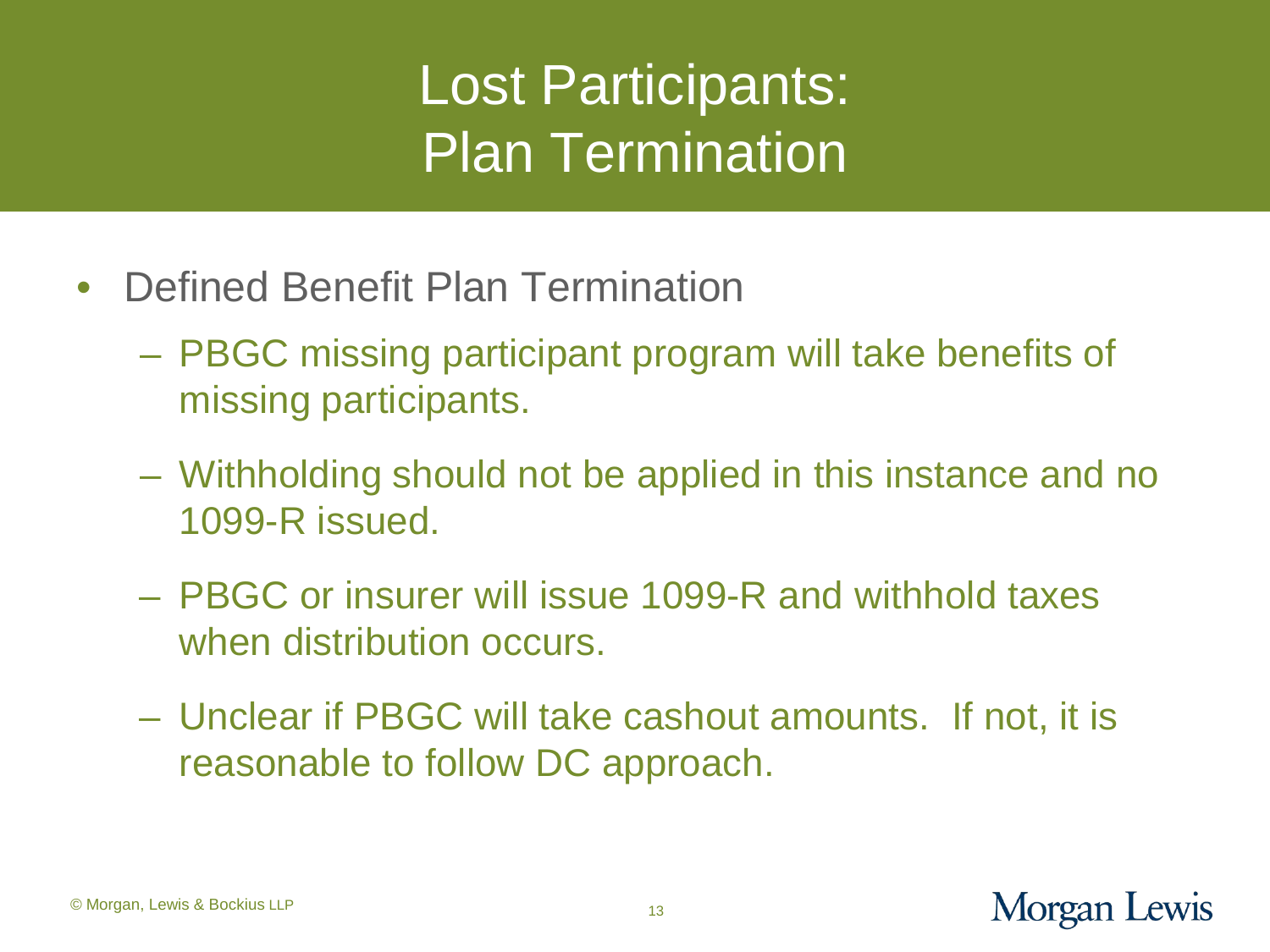# Lost Participants: When Is a Benefit Forfeitable?

- When is a benefit forfeitable?
	- Terms of plan should control.
	- $-$  Treas. Reg. section 1.411(a)-11(c)(1) states that "if an accrued benefit is immediately distributable, section 411(a)(11) permits plans to provide for the distribution of any portion of a participant's nonforfeitable accrued benefit only if the applicable consent requirements are satisfied."
	- A benefit is immediately distributable if it is payable prior to the later of age 62 or the plan's normal retirement age.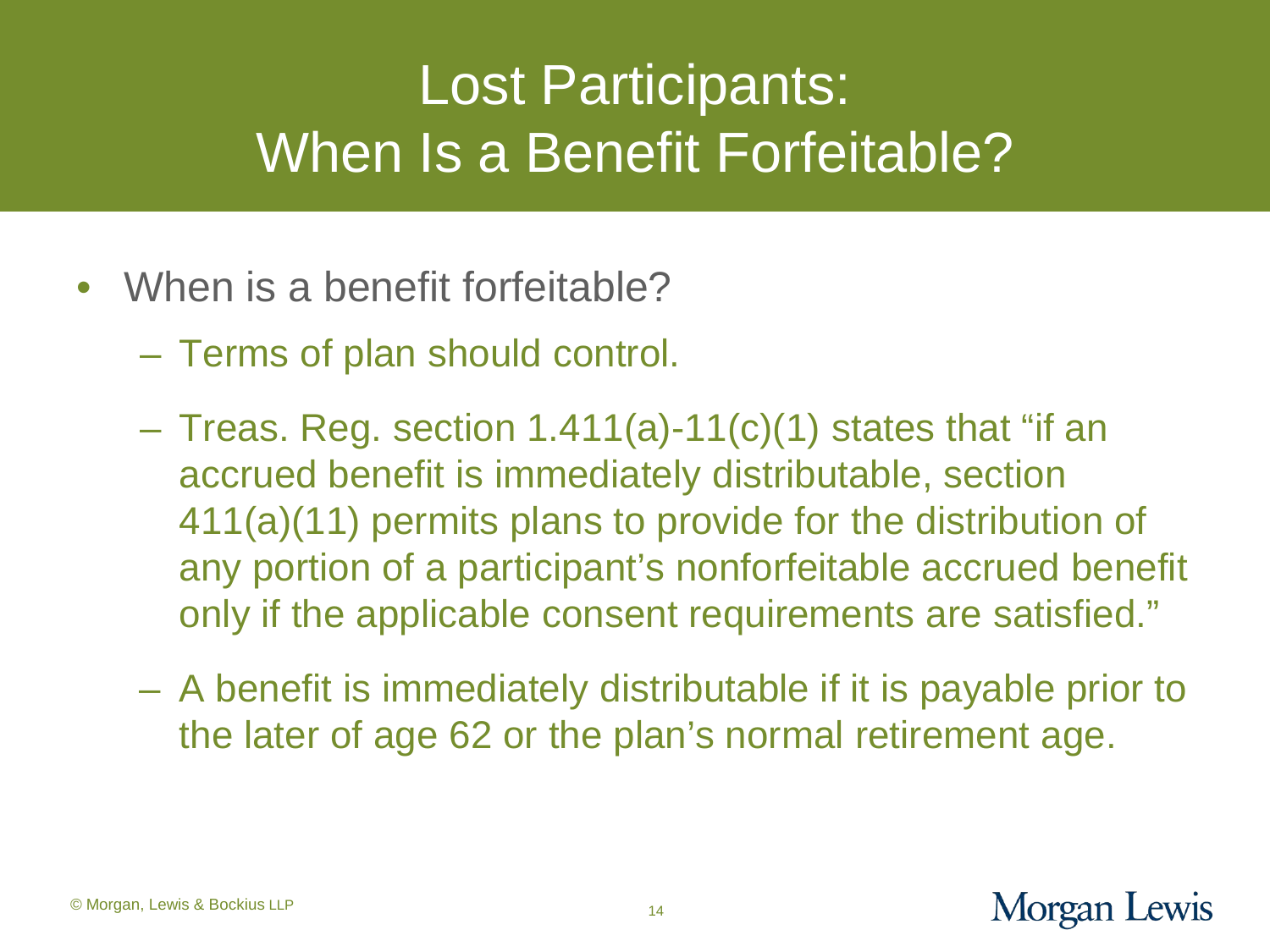# Lost Participants: When Is a Benefit Forfeitable? (continued)

- Once a benefit is no longer immediately distributable, a plan may distribute the benefit in the form of a QJSA in the case of a benefit subject to section 417 of the Internal Revenue Code or in the normal form in other cases without consent.
- A cashout is an exception to the above rule.
- If participant consent is required for a distribution prior to NRA or age 62, if later, a forfeiture cannot occur before then because participant consent to distribution is required – a plan cannot assume that a lost participant has consented to distribution until it is no longer immediately distributable.

© Morgan, Lewis & Bockius LLP

#### Morgan Lewis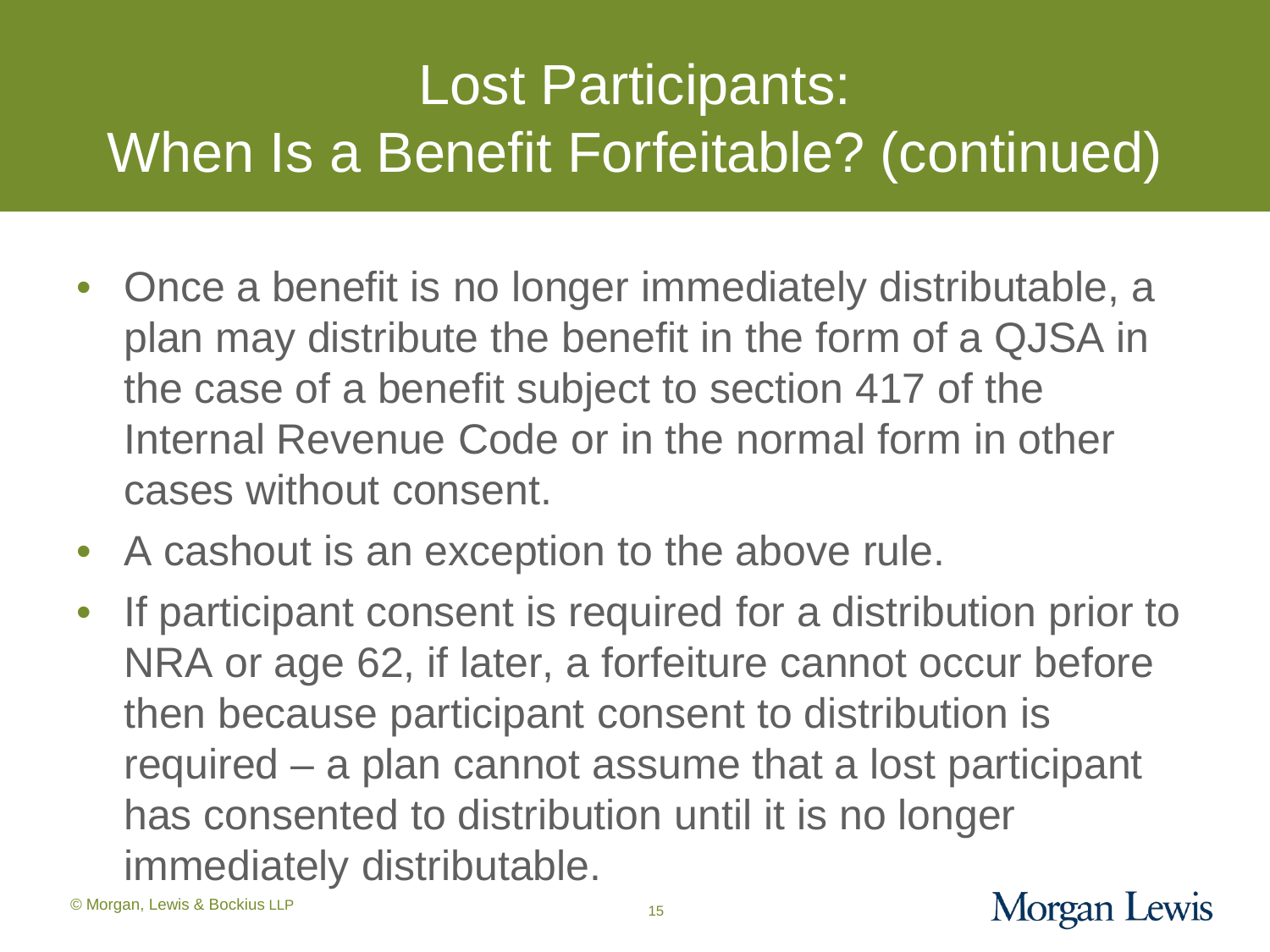# Lost Participants: **Cashouts**

- Cashout Amount
	- If a plan has a cashout provision, and a participant is missing, the plan can provide for a forfeiture of that benefit, i.e., if amount does not exceed \$1,000
	- Forfeited benefit is subject to reinstatement without interest if participant resurfaces and makes a claim for benefit
	- Forfeiture action keeps benefit in plan, and if it is a DB plan, absolves plan of PBGC premium payments on missing participant

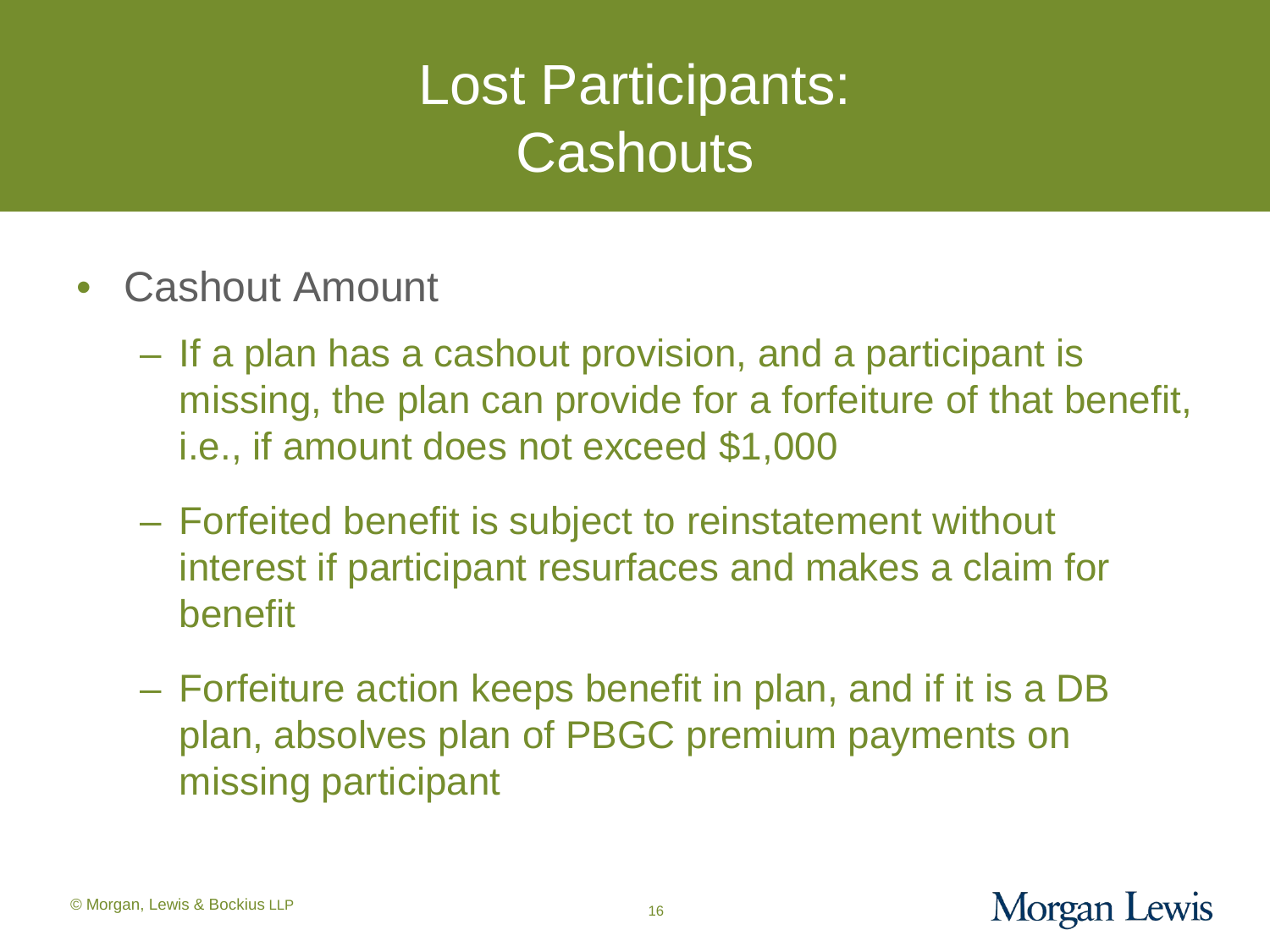# Lost Participants: Cashouts (continued)

- If a benefit is not distributed, then there is no withholding and no 1099-R at this time.
- If the amount exceeds \$1,000 but is less than \$5,000, the plan administrator should roll over the amount to an IRA established for that purpose by plan. No forfeiture – instead, the benefit is now in a vehicle outside of the plan.
- In this case the benefit is distributed and there is no withholding applied because of the rollover, but 1099-R would be issued to the participant's last known address and to the IRS.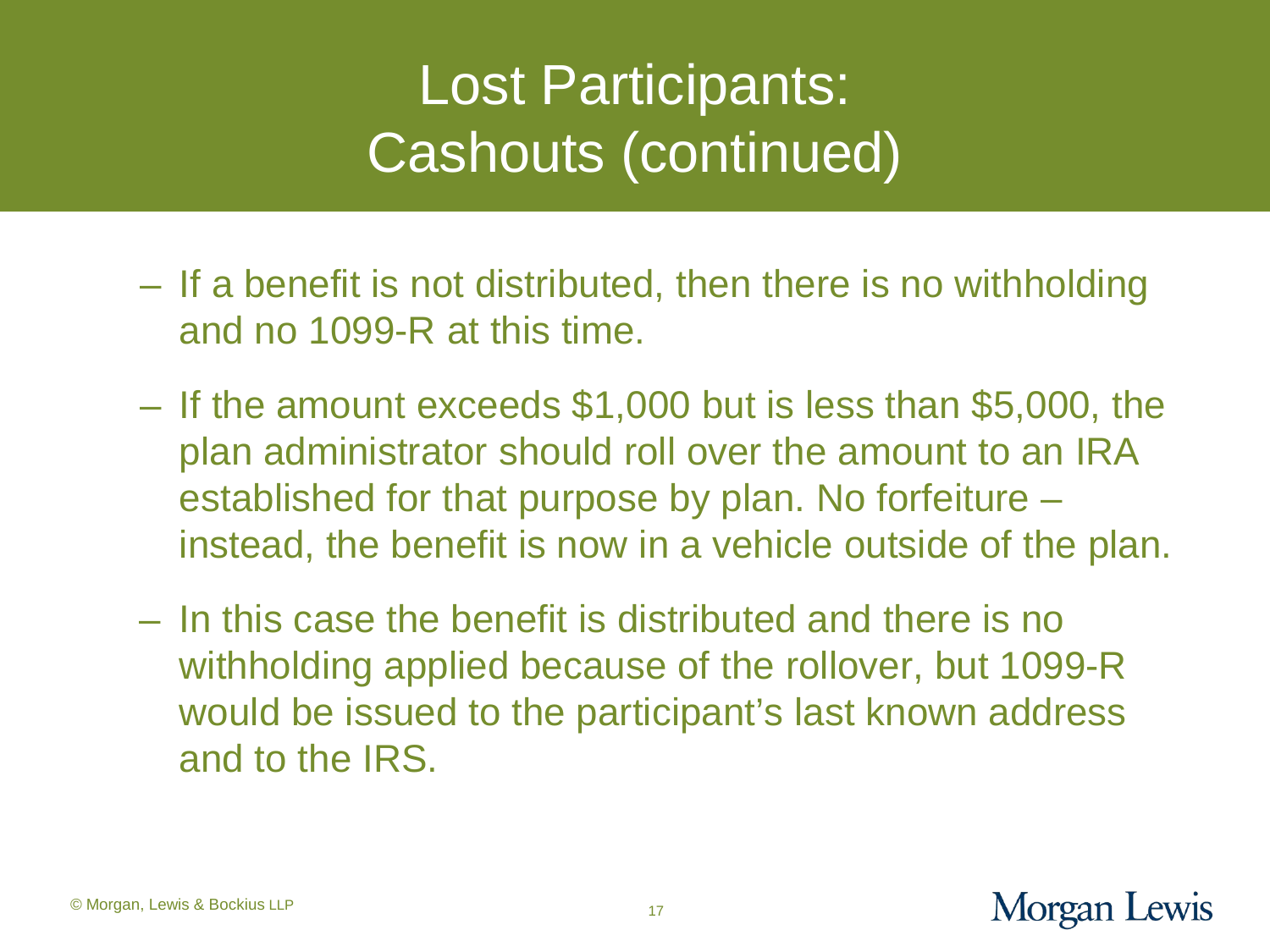# Lost Participants: Payment at NRD or Age 70 ½

- Benefits due to be paid at NRD or age 70  $\frac{1}{2}$ 
	- Some plans require a distribution to commence at NRD, and others permit participants to defer payments to age 70 ½
	- If a participant is missing, forfeit benefit subject to reinstatement if participant resurfaces
	- Do not issue check, withhold taxes, or issue 1099-R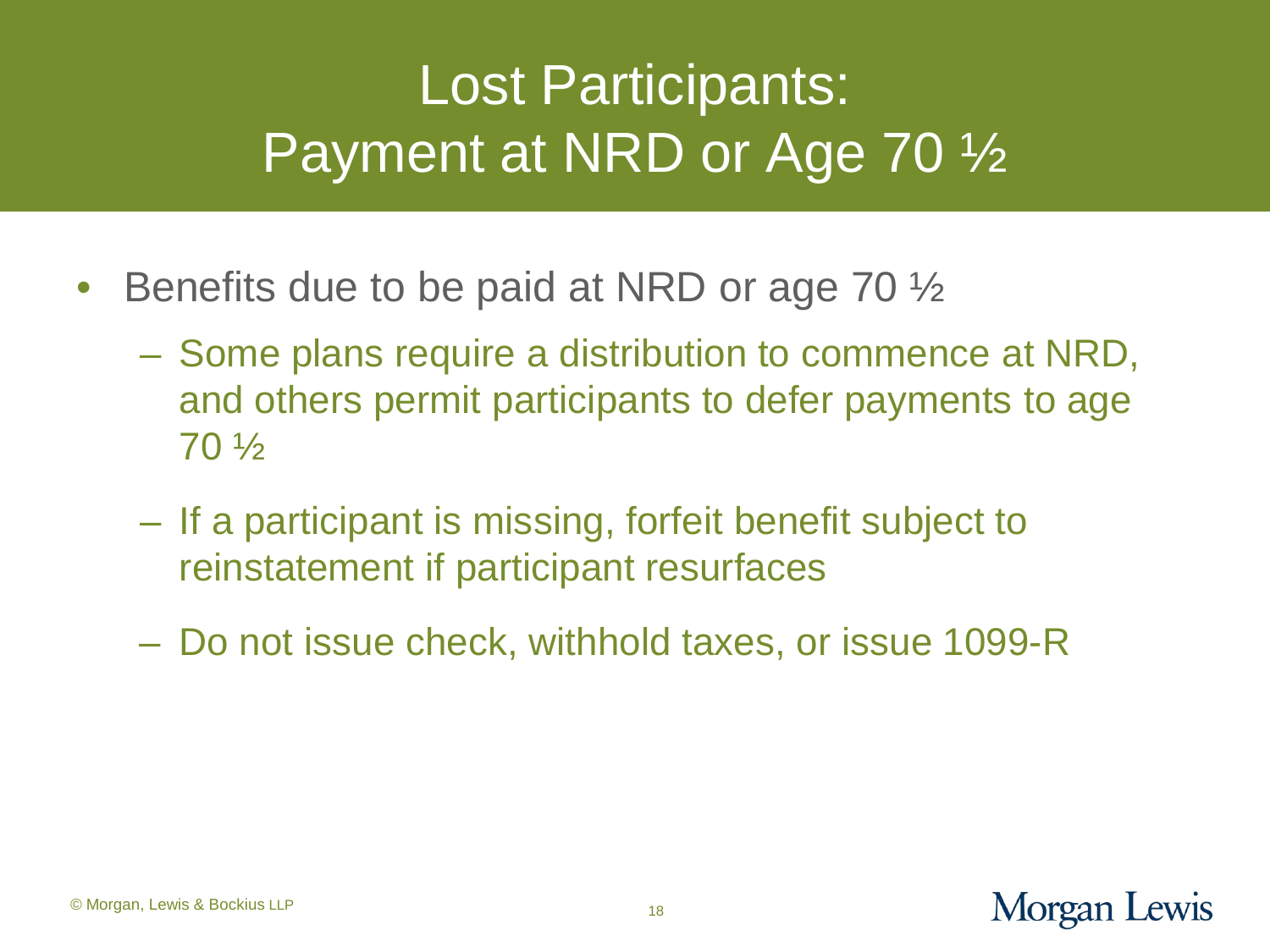#### Recalcitrant Participants

- Recalcitrant Participants
- Who Is a Recalcitrant Participant?
	- A participant who is not missing, but refuses to return election forms when payment is due
	- $-$  This can occur at NRD or at age 70  $\frac{1}{2}$
	- Cashout situation is different because law provides for automatic distribution with 20% withholding if a participant does not elect rollover or cash for a distribution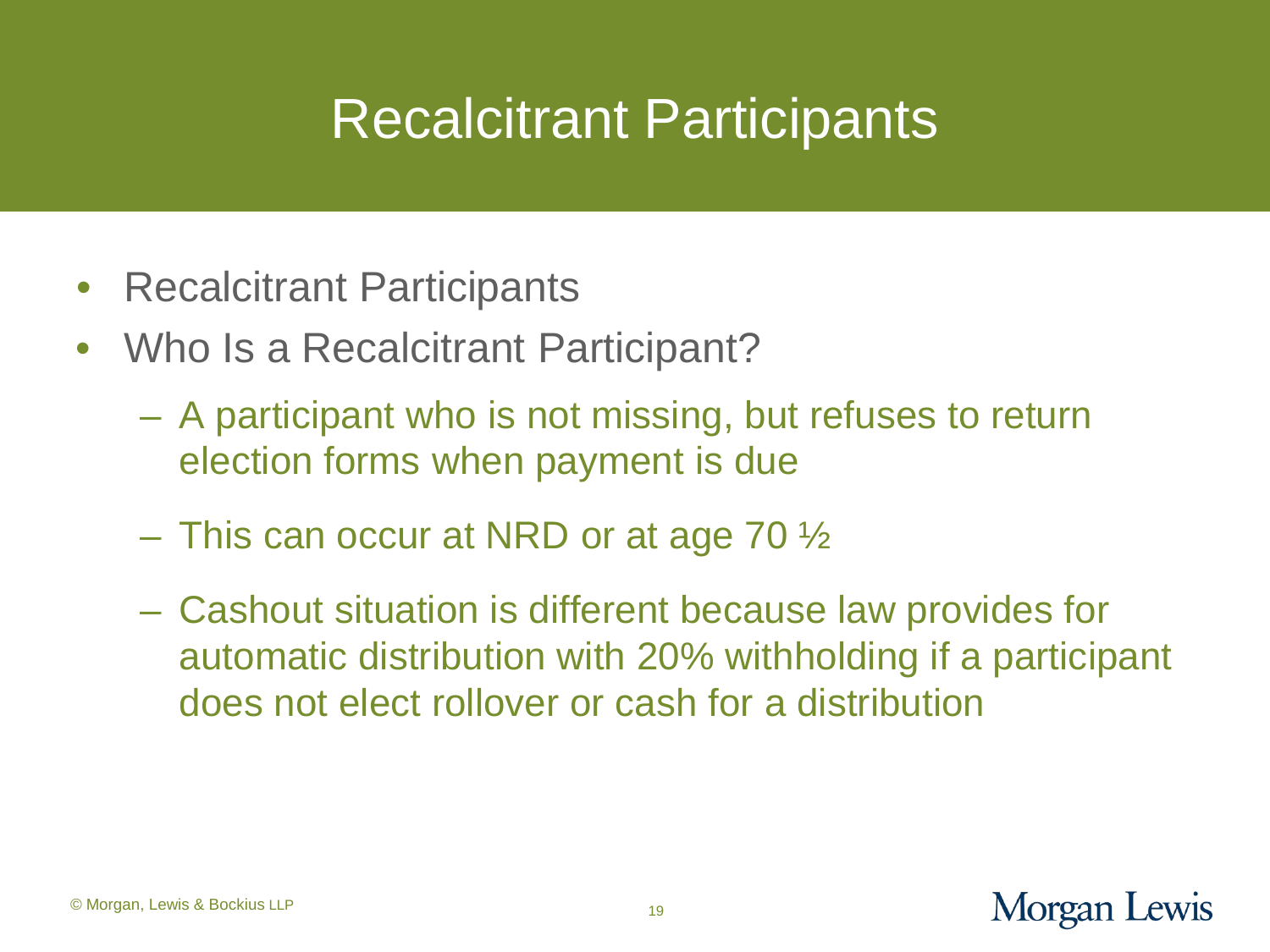## Recalcitrant Participants (continued)

- Notify participant regarding payment deadline
- Provide multiple opportunities to elect payment
- Make clear in communications what will happen if participant does not return election forms (e.g., assumptions re: marital status and age of spouse)
- Provide participant with deadline
- If participant still does not respond:
	- Pay participant in the normal form of payment provided under the plan, e.g., lump sum for DC Plan and QJSA for DB Plan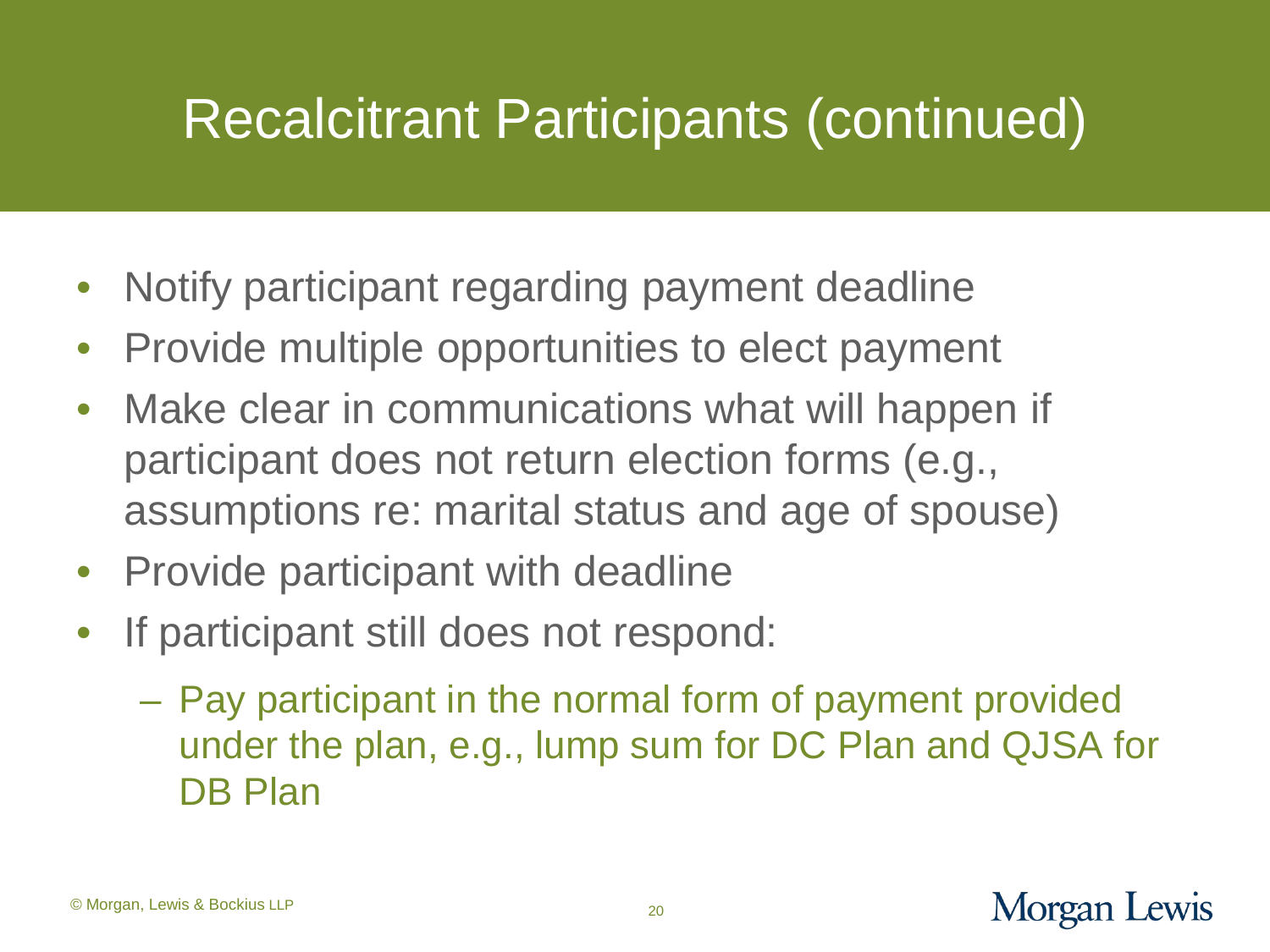# Recalcitrant Participants: QJSA Payment

- For DB Plan, assume participant is married and assume spouse is same age (or another reasonable assumption) and commence payment of annuity
	- If participant contacts plan administrator to correct spouse's age or to claim single status, adjust benefit going forward based on correct data; however, arguably no requirement to adjust payments already made
- Withhold taxes as required and issue 1099-R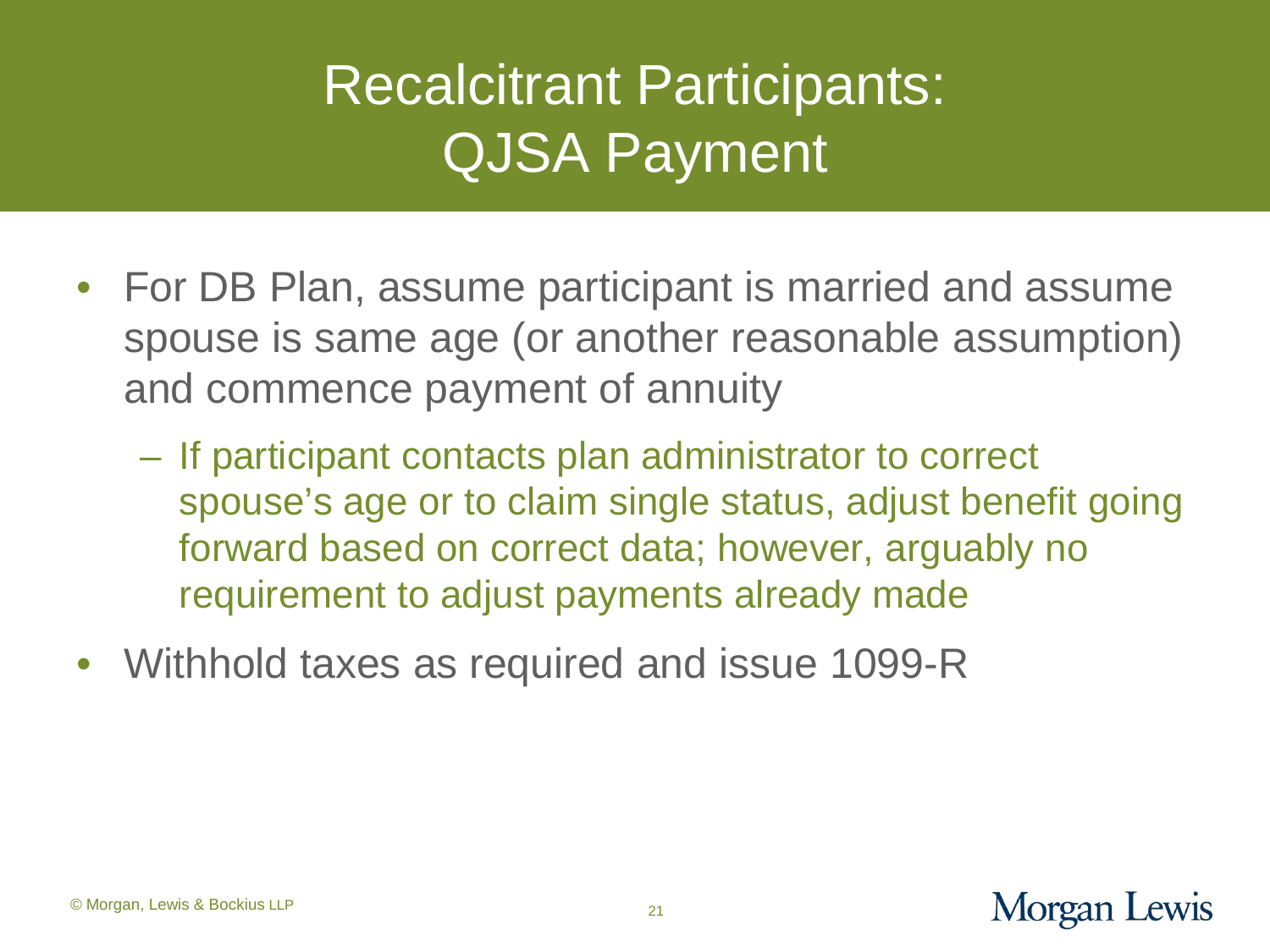### Uncashed Checks

- Participants with uncashed checks
- Most frustrating and common situation for plan administrators
- Uncashed checks can occur due to participant error or lack of attention by participant
- Uncashed checks often triggered by bad address (hence recommendation that missing participant searches be done frequently to reduce bad addresses)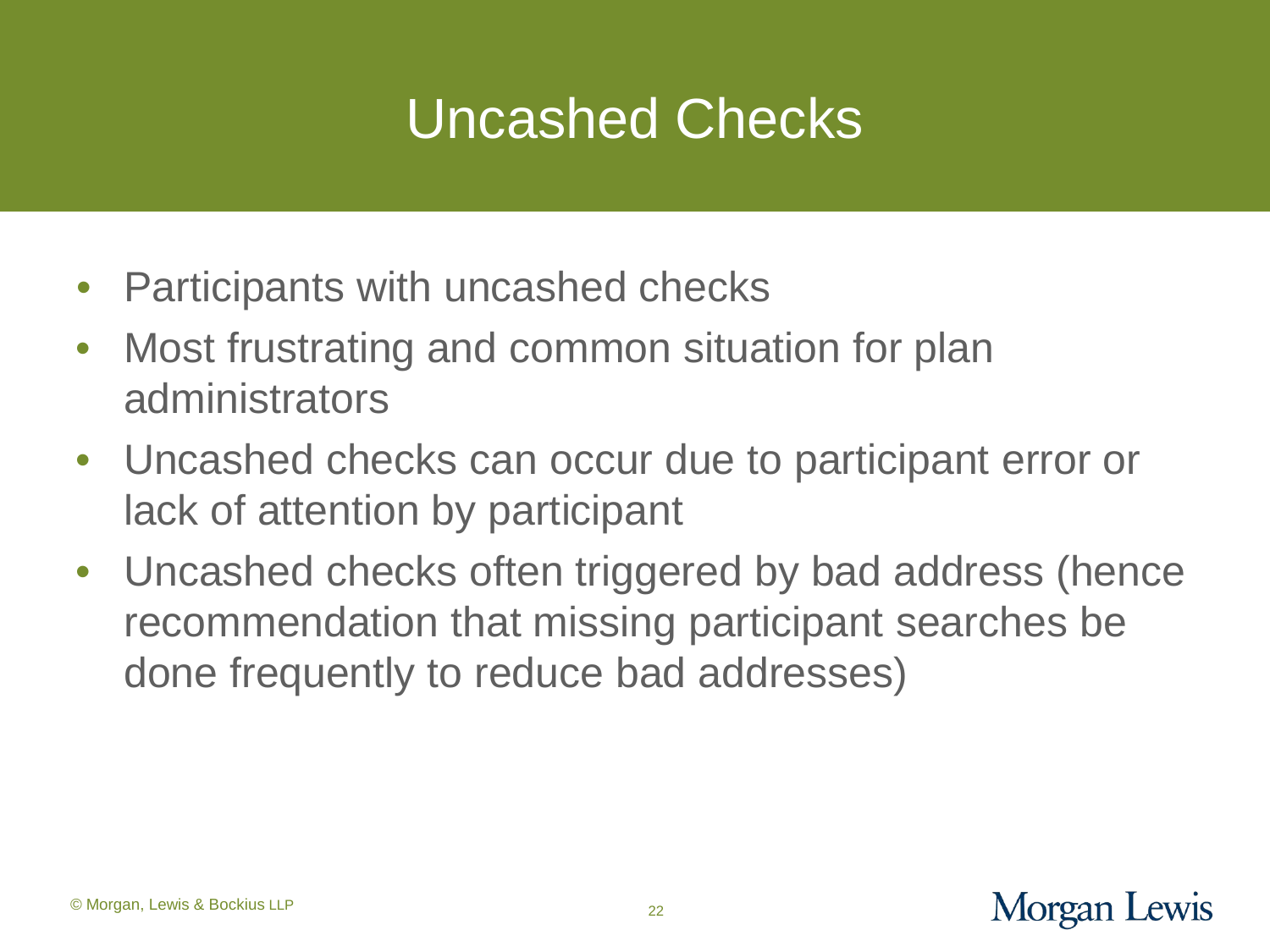# Uncashed Checks (continued)

- Can reduce number of uncashed checks by not sending checks to lost participants – conduct search efforts first before sending checks
- Uncashed checks can occur in cashout situations where payment is automatically triggered at termination of employment and if participant does not elect rollover or cash, or at other mandated distribution events, when distribution in cash is automatically made
- Checks treated as distributed in the year paid (not year cashed) and withholding applied and 1099-R issued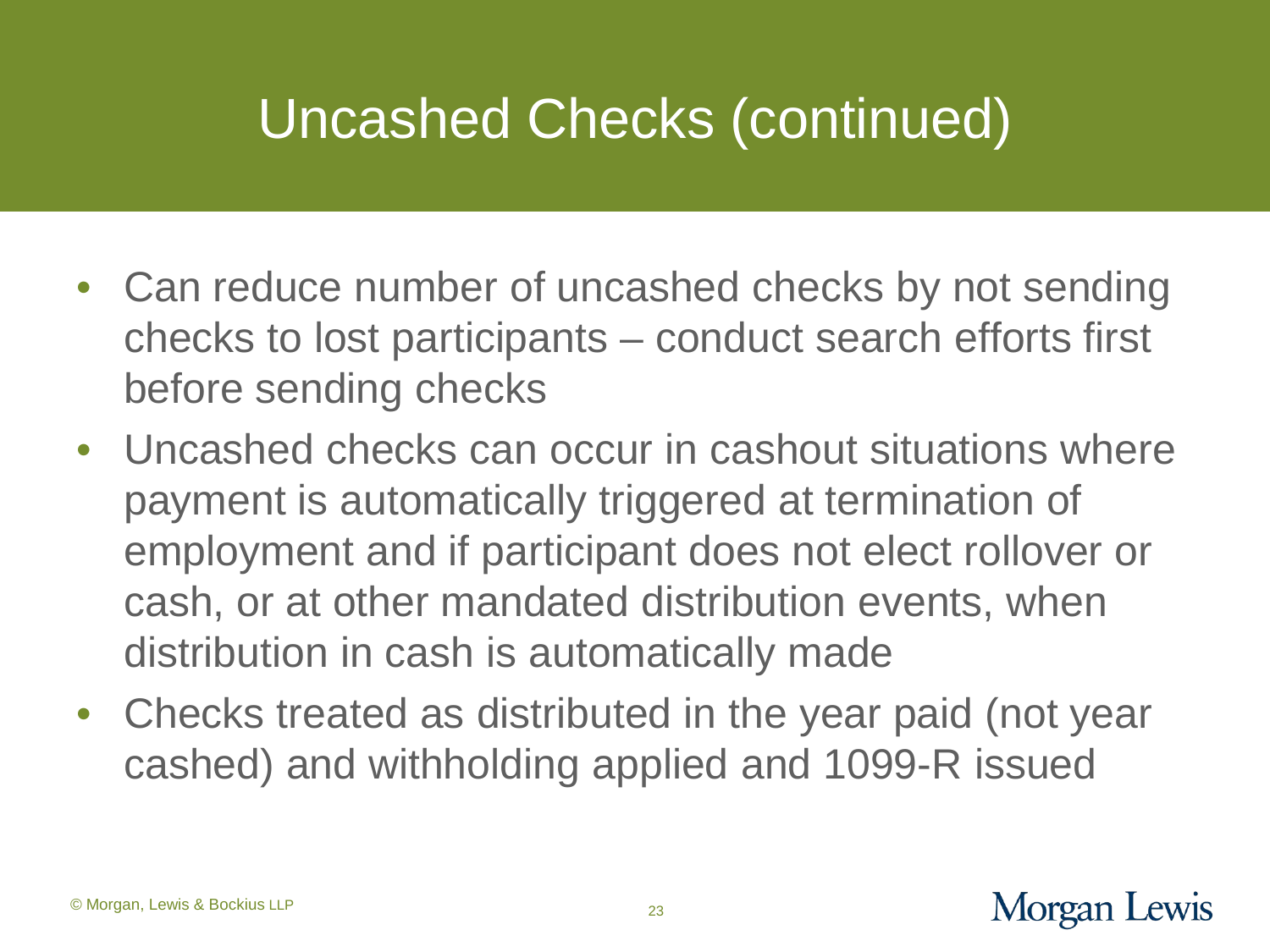# Uncashed Checks: Who Retains?

- Will uncashed checks be retained by the plan or by outside fund holder?
	- If retained by plan, then uncashed checks are returned to the plan and deposited in the trust, and continue to be treated as plan assets. If retained by plan, fiduciary responsibility continues for unpaid amount.
	- If uncashed checks are attributable to a missing participant, then DB Plan can take position that benefit is forfeited and remove participant from PBGC rolls. Not possible if participant is not missing but has not cashed check – no forfeiture can occur if plan has valid address.

#### Morgan Lewis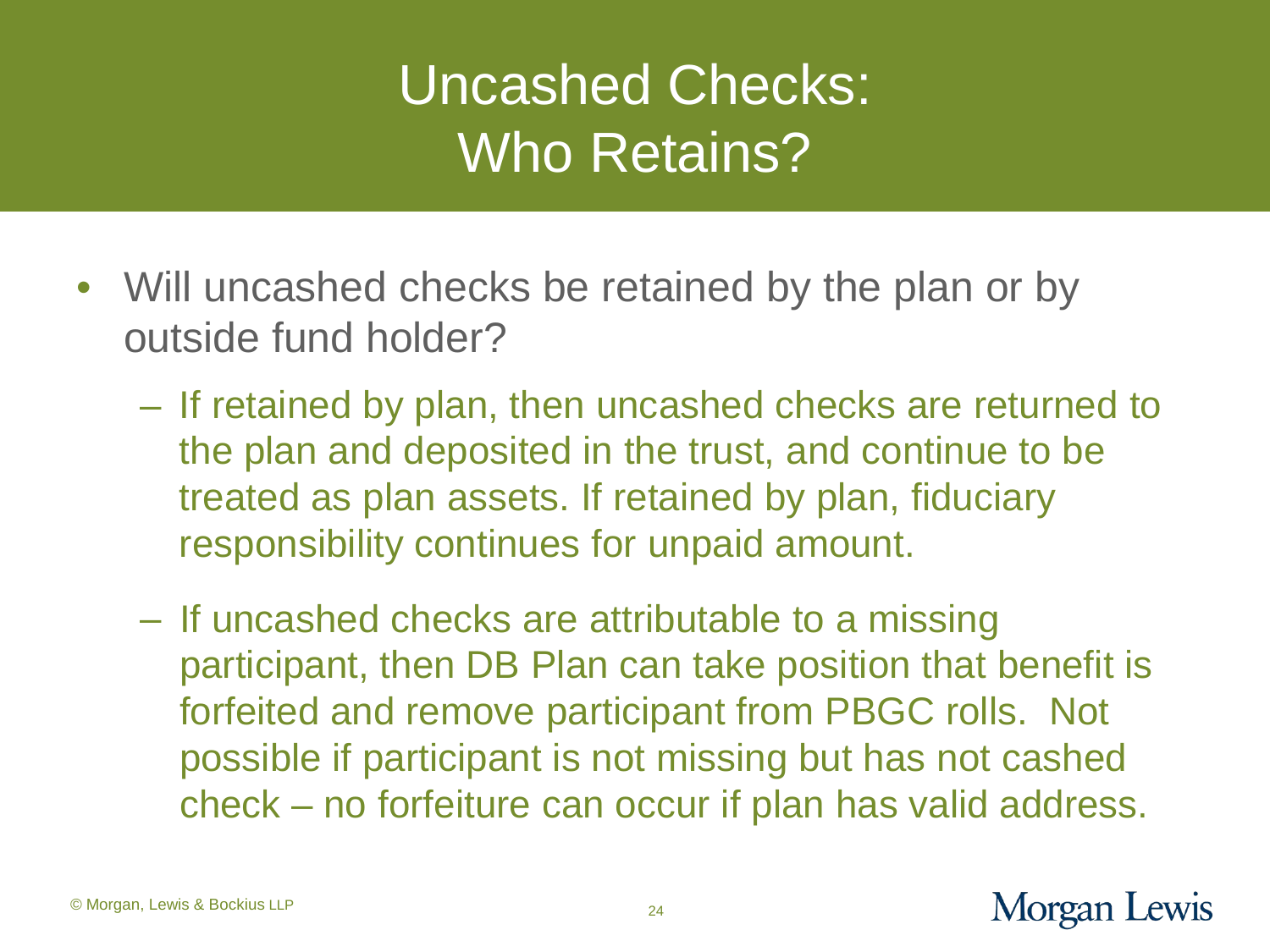# Uncashed Checks: Outside Fund Holder

- Most large companies use outside fund holder to issue checks, and if checks are uncashed the fund holder retains the float on the checks.
	- Not treated as plan assets and not reported on Form 5500
	- Not protected by plan since not plan asset and fiduciary responsibility ceases
	- Can escheat to state since not plan assets
	- Fund holder can try to deposit checks in bank account on behalf of participant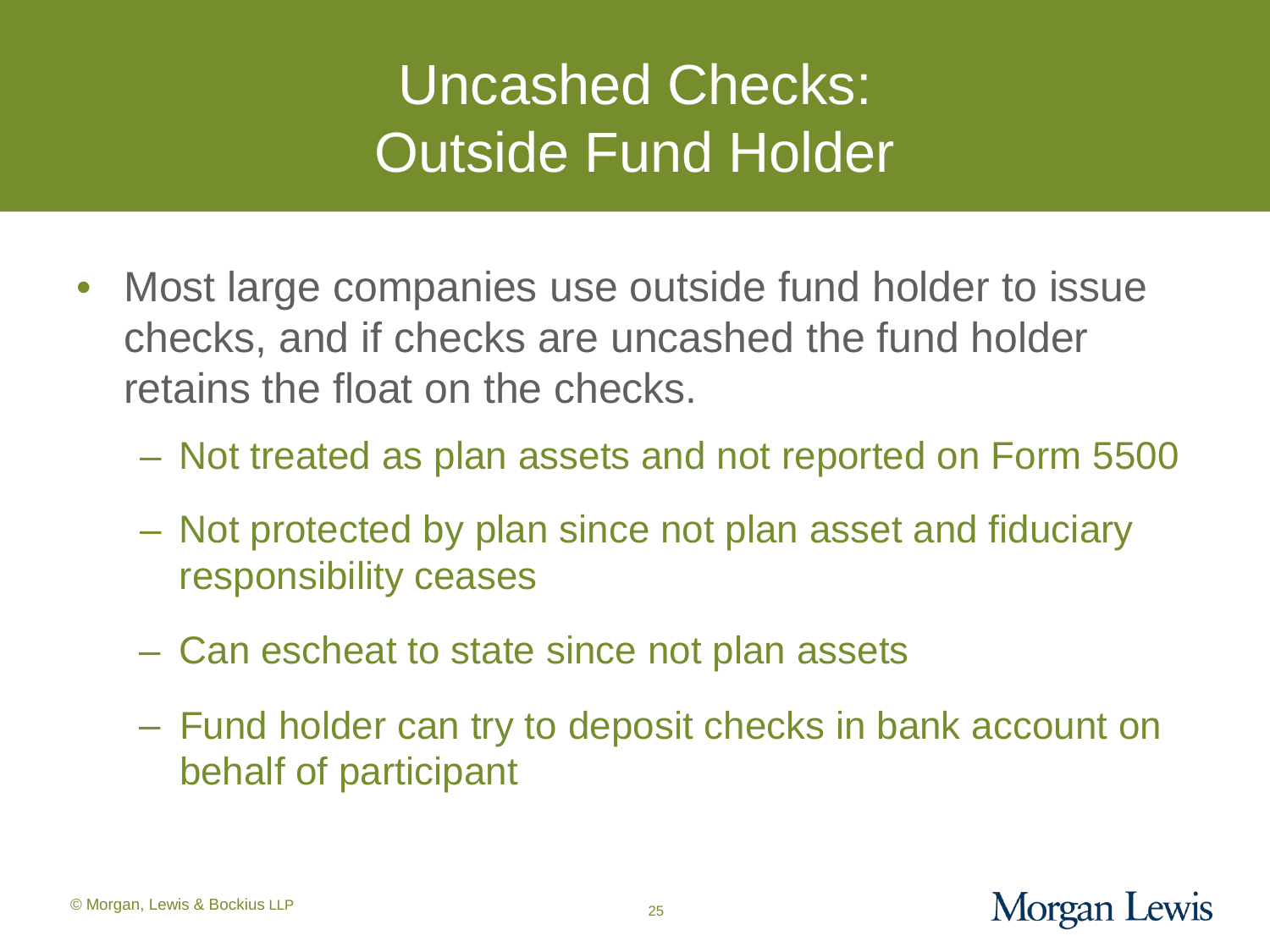# Uncashed Checks: Outside Fund Holder (continued)

- Fund holder shouldn't hold uncashed checks indefinitely
- Could return to plan for deposit becomes a plan asset again and participant's account needs to be reopened if DC plan and benefit restored if DB plan with PBGC premiums
- Fund holder can again try to locate participant, or transfer funds to account for participant
- Technically no further fiduciary responsibility, as it becomes fund holder's issue, but since no IRS/DOL solution, can plan fiduciary just ignore accumulating uncashed checks at fund holder?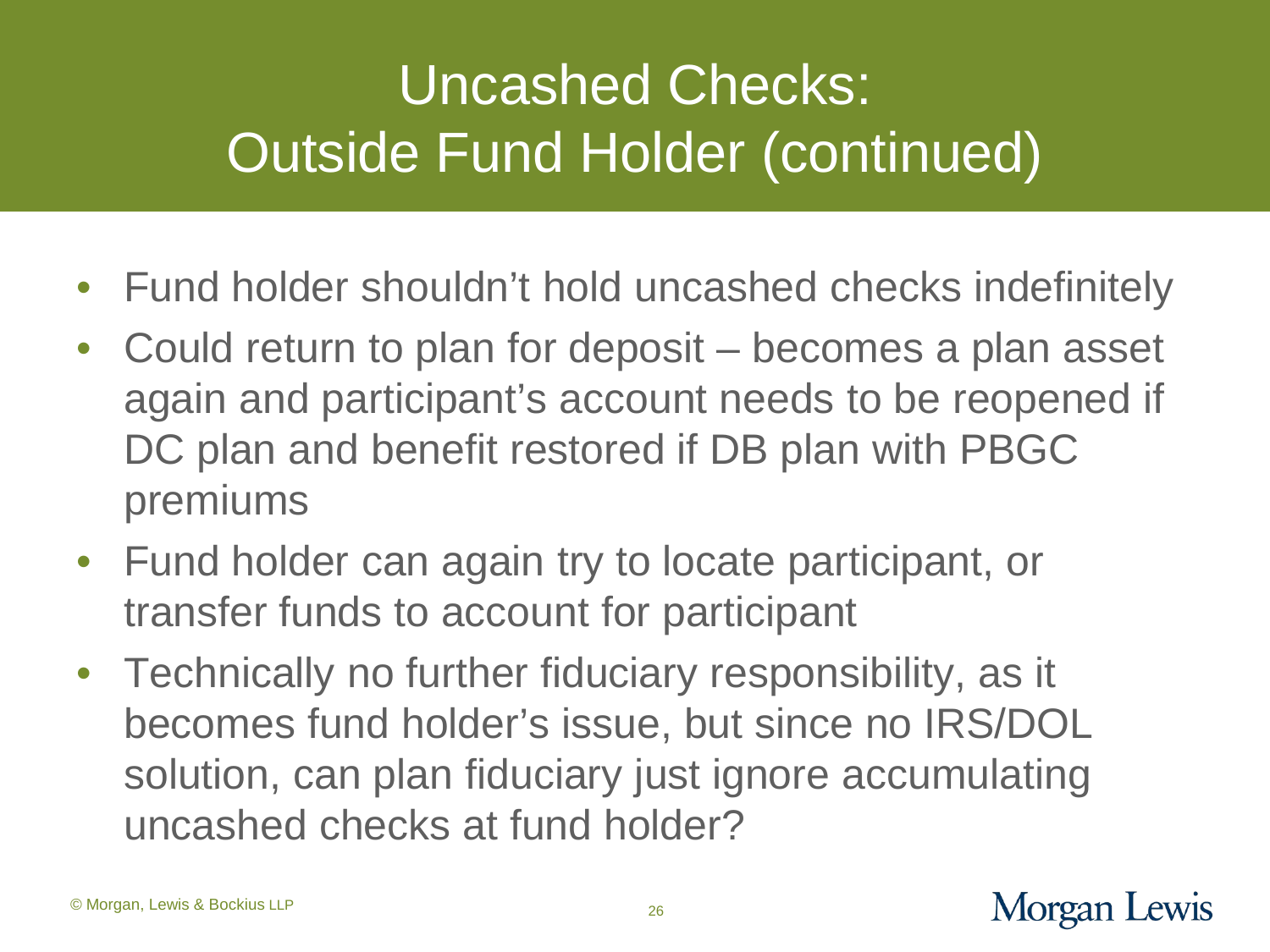# Uncashed Checks: **Taxation**

- Taxation and withholding triggered in year of distribution
	- Taxable event deemed to have occurred in the year of distribution
	- Impermissible to take position that 100% income tax withholding applies to distribution of lost participant
	- 1099-R due with respect to year of distribution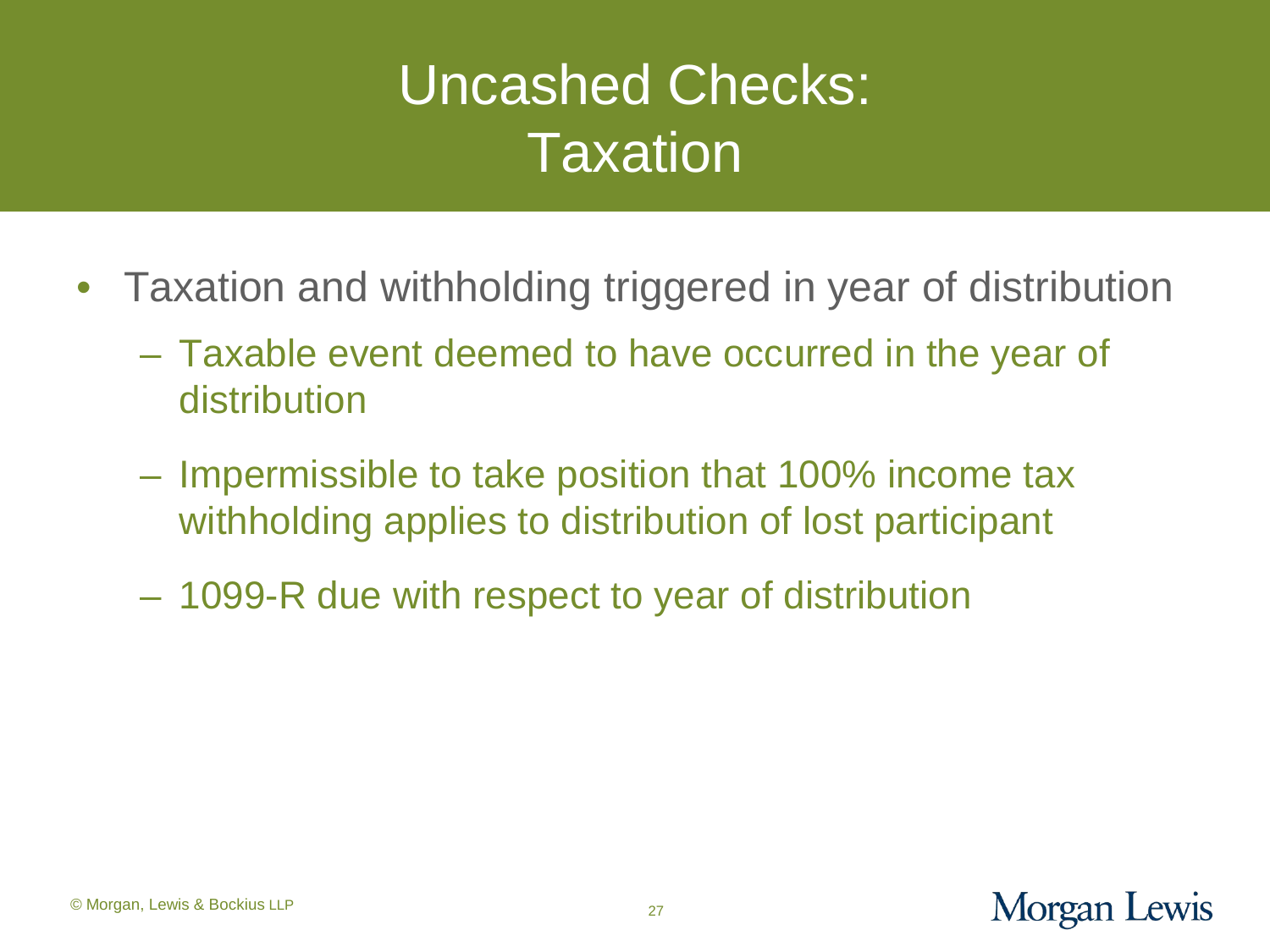# Uncashed Checks: Taxation (continued)

- If participant resurfaces, participant may be issued new check net of the taxes previously withheld. No new 1099-R issued since taxable event occurred in year of distribution.
- Participants who hold on to checks to cash in subsequent years often surprised that the taxable event is not deferred. Withholding may have been excessive.
- IRS might catch 1040 not completed with correct 1099-R information and withholding, but might not.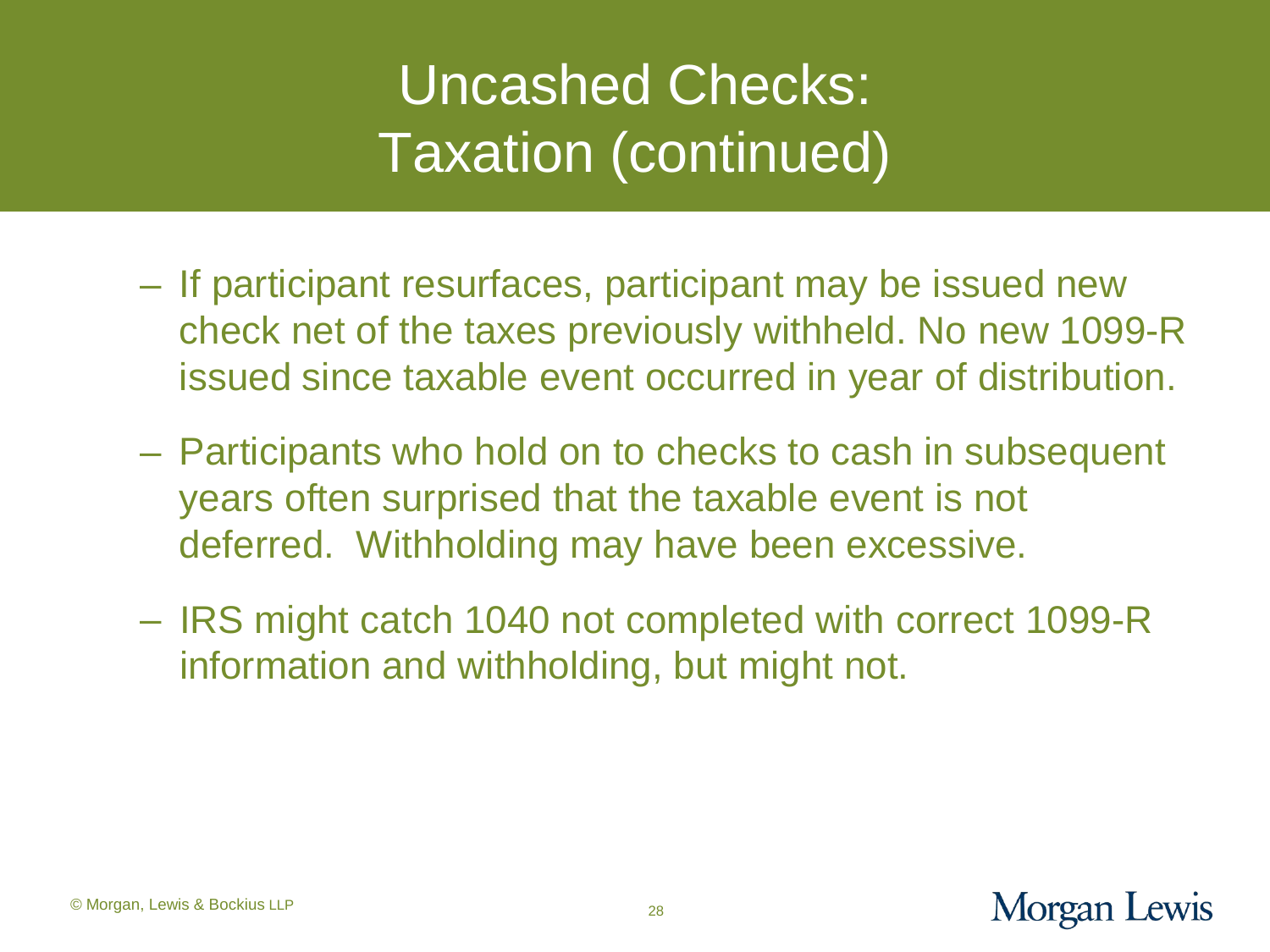# Uncashed Checks: Fiduciary Oversight

- Fiduciary retains responsibility to select fund holder and establish a process for uncashed checks
	- Can delegate responsibility to fund holder subject to prudent selection and periodic monitoring
	- No formal IRS or DOL guidance on how to handle uncashed checks
	- Reasonable documented procedures recommended that should be triggered with each uncashed check without need to submit issue to plan fiduciary for resolution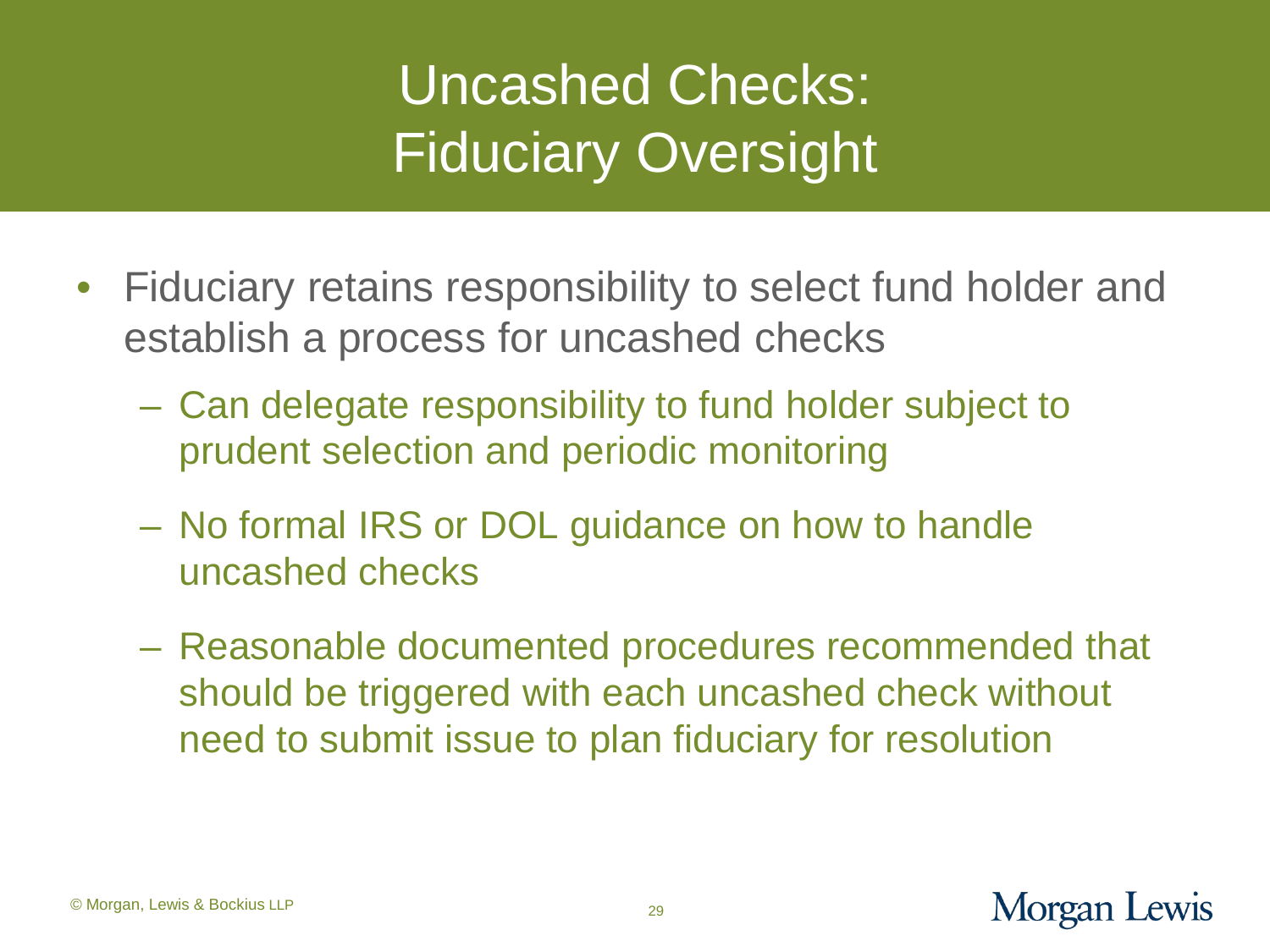#### Plan Provisions

- Plan document should include section on missing participants, and when a forfeiture is deemed to occur
- Plan should incorporate by reference uncashed-check policy
- Plan should be clear regarding mandated benefit commencement date, i.e., is it NRD or is there a deferral option to age 70 ½
- Plan administration section should include proper delegation authority
- Plan should specify participant responsibility to provide address updates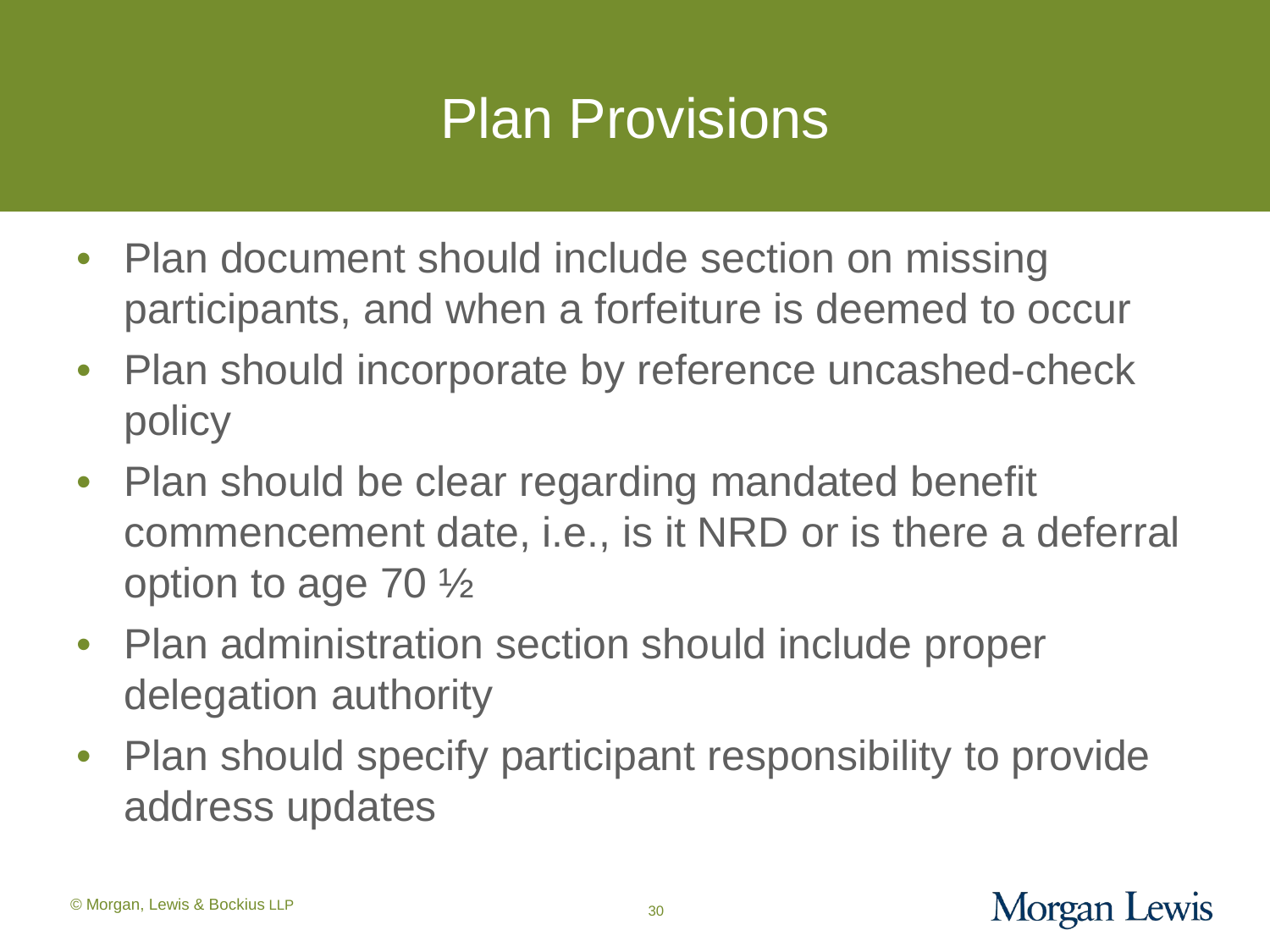## Published Guidance

- Published guidance on lost participants:
- [http://www.dol.gov/ebsa/regs/fab\\_2004-2.html](http://www.dol.gov/ebsa/regs/fab_2004-2.html) (DOL guidance on lost participants in a terminating DC plan)
- [http://www.pbgc.gov/prac/terminations/missing](http://www.pbgc.gov/prac/terminations/missing-participants.html)[participants.html](http://www.pbgc.gov/prac/terminations/missing-participants.html) (PBGC guidance on missing participants in a terminating DB plan)
- <http://law.justia.com/cfr/title29/29-9.1.5.17.16.html> (Title IV regulations on missing participants in a terminating DB plan)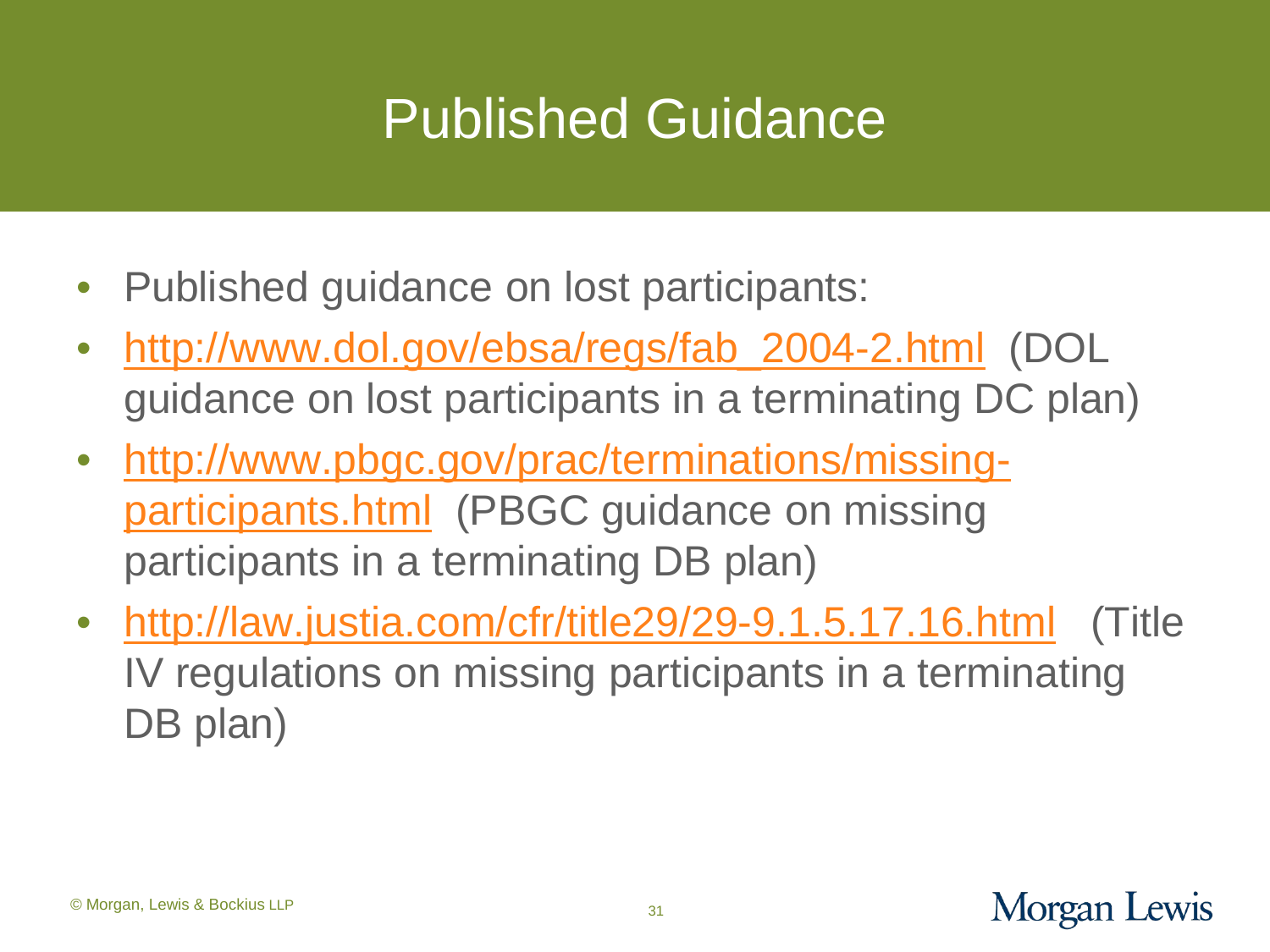# Published Guidance (continued)

- <http://www.ihflaw.com/Articles/Penchecks.pdf> (good article on uncashed checks)
- <http://www.irs.gov/pub/irs-drop/rp-12-35.pdf> (IRS announces that plan administrators can no longer use its letter-forwarding program to find lost participants)
- [http://www.dol.gov/ebsa/programs/ori/advisory94/94-](http://www.dol.gov/ebsa/programs/ori/advisory94/94-41a.htm) [41a.htm](http://www.dol.gov/ebsa/programs/ori/advisory94/94-41a.htm) (DOL opinion that state escheat law is preempted as applied to amounts in an ongoing plan)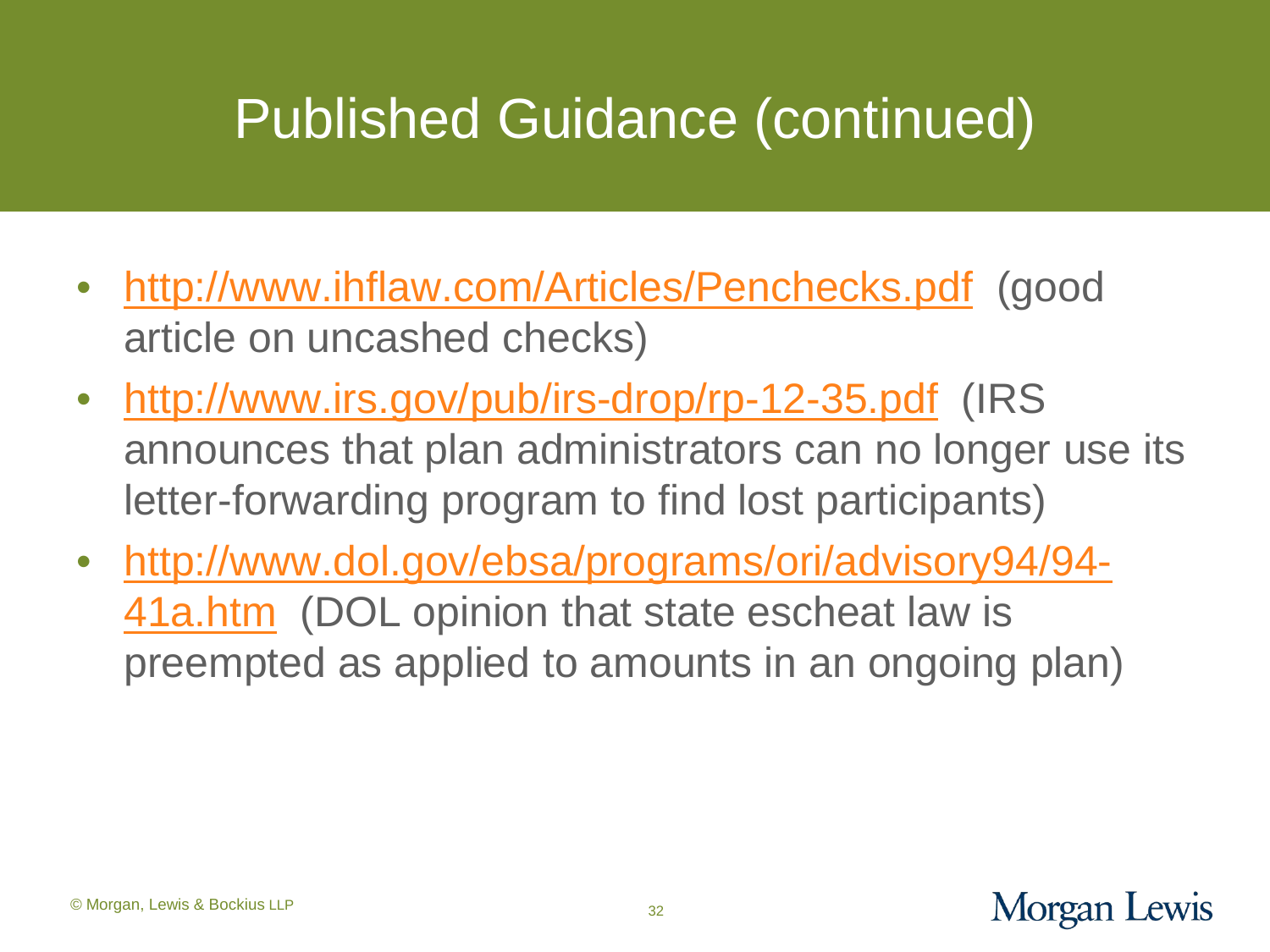# Published Guidance (continued)

- <http://www.law.cornell.edu/cfr/text/29/2550.404a-2> (DOL automatic rollover regs that allow you to roll over to an IRA for lost participants who have amounts under \$1,000)
- <http://www.ssa.gov/foia/html/ltrfwding.htm>(information on Social Security letter-forwarding program)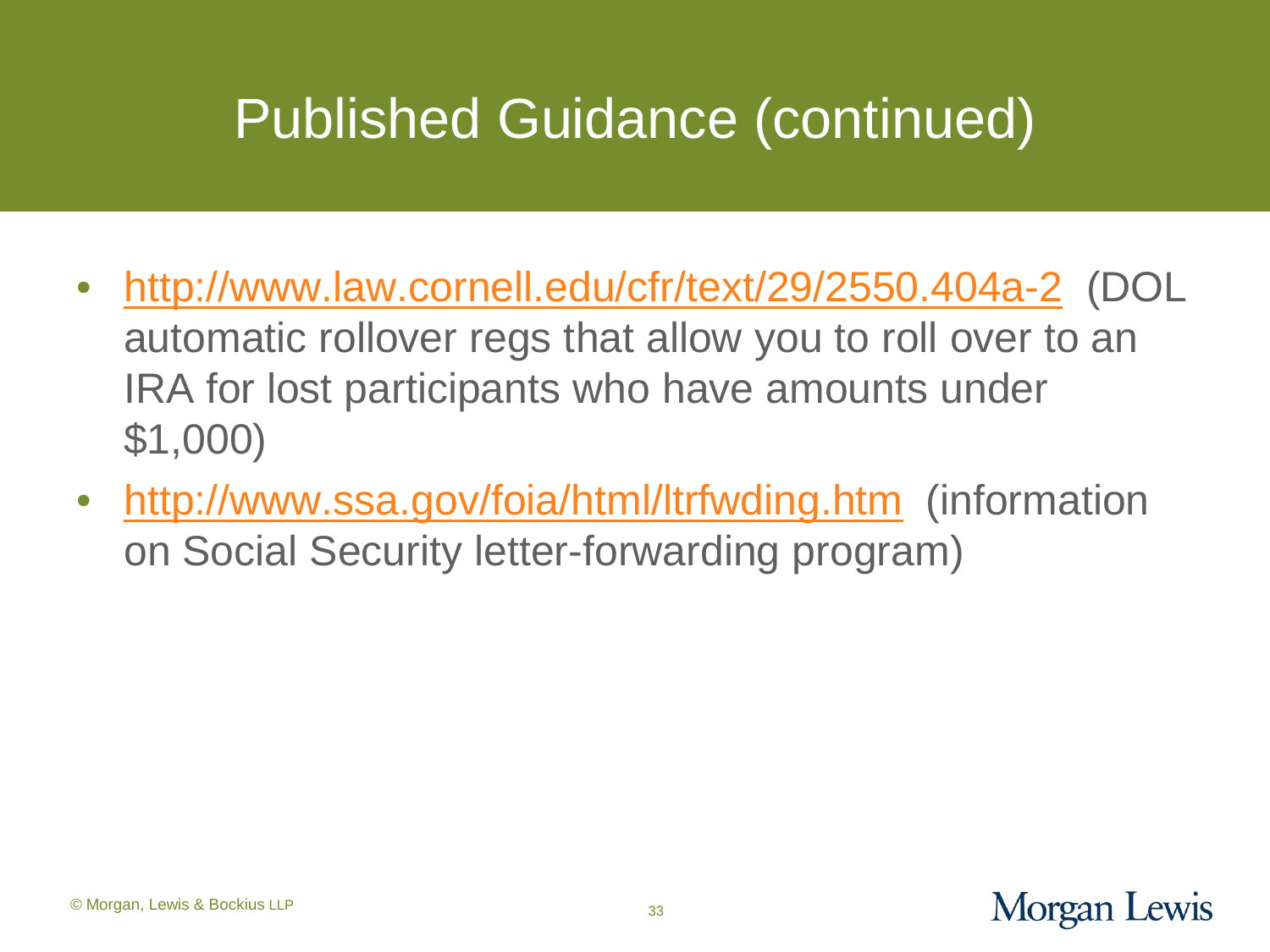#### **Presenters**

**John G. Ferreira**

Partner

**Pittsburgh** 

412.560.3350

[jferreira@morganlewis.com](mailto:jferreira@morganlewis.com)

**Susan D. Lastowski** Senior Benefits Advisor Philadelphia 215.963.5950 [slastowski@morganlewis.com](mailto:slastowski@morganlewis.com)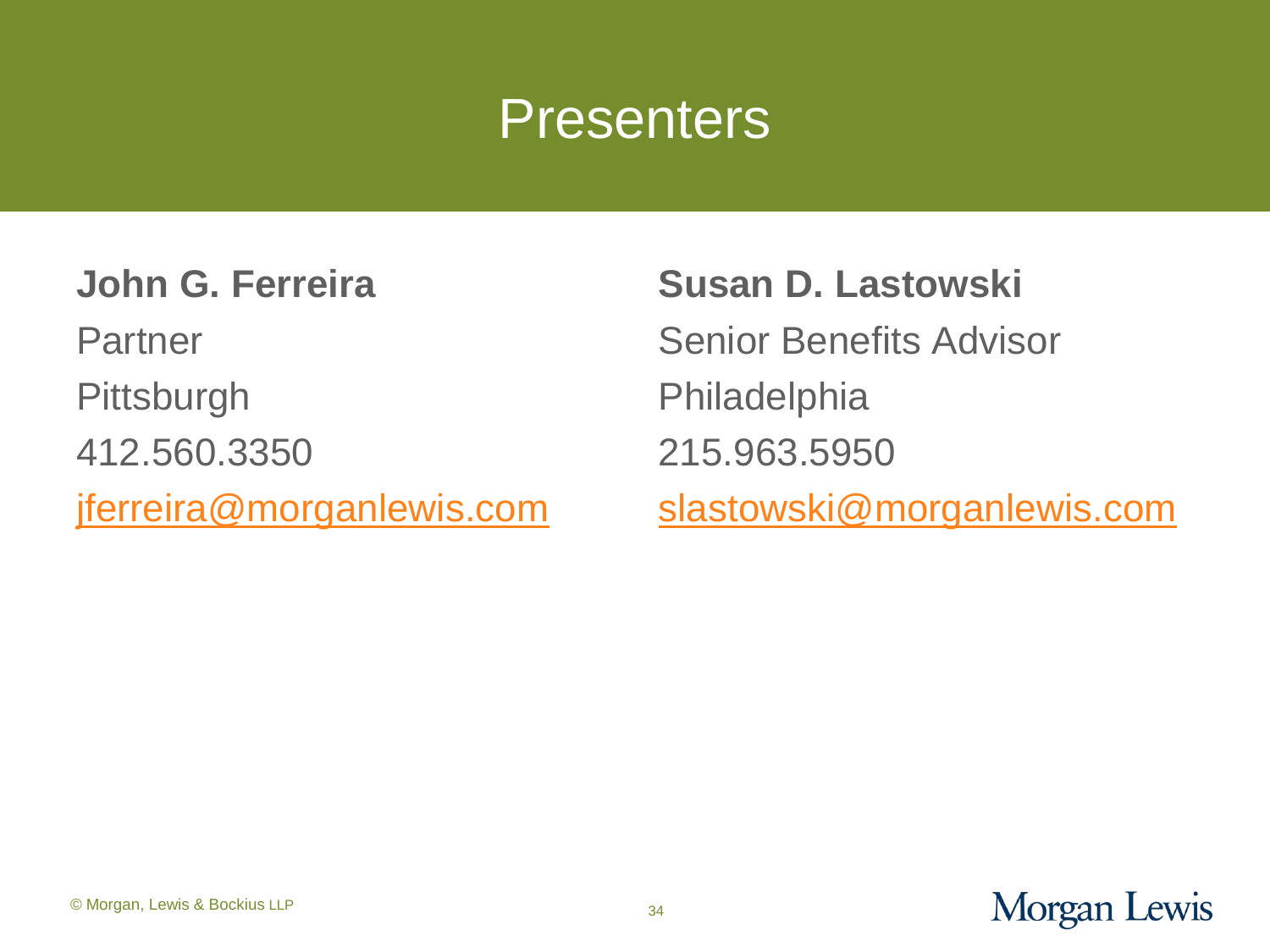# DISCLAIMER

• This material is provided as a general informational service to clients and friends of Morgan, Lewis & Bockius LLP. It should not be construed as, and does not constitute, legal advice on any specific matter, nor does this message create an attorney-client relationship. These materials may be considered Attorney Advertising in some states. Please note that the prior results discussed in the material do not guarantee similar outcomes. Links provided from outside sources are subject to expiration or change. © 2013 Morgan, Lewis & Bockius LLP. All Rights Reserved.

#### • **IRS Circular 230 Disclosure**

To ensure compliance with requirements imposed by the IRS, we inform you that any U.S. federal tax advice contained in this communication (including any attachments) is not intended or written to be used, and cannot be used, for the purpose of (i) avoiding penalties under the Internal Revenue Code or (ii) promoting, marketing, or recommending to another party any transaction or matter addressed herein. For information about why we are required to include this legend, please see <http://www.morganlewis.com/circular230>.